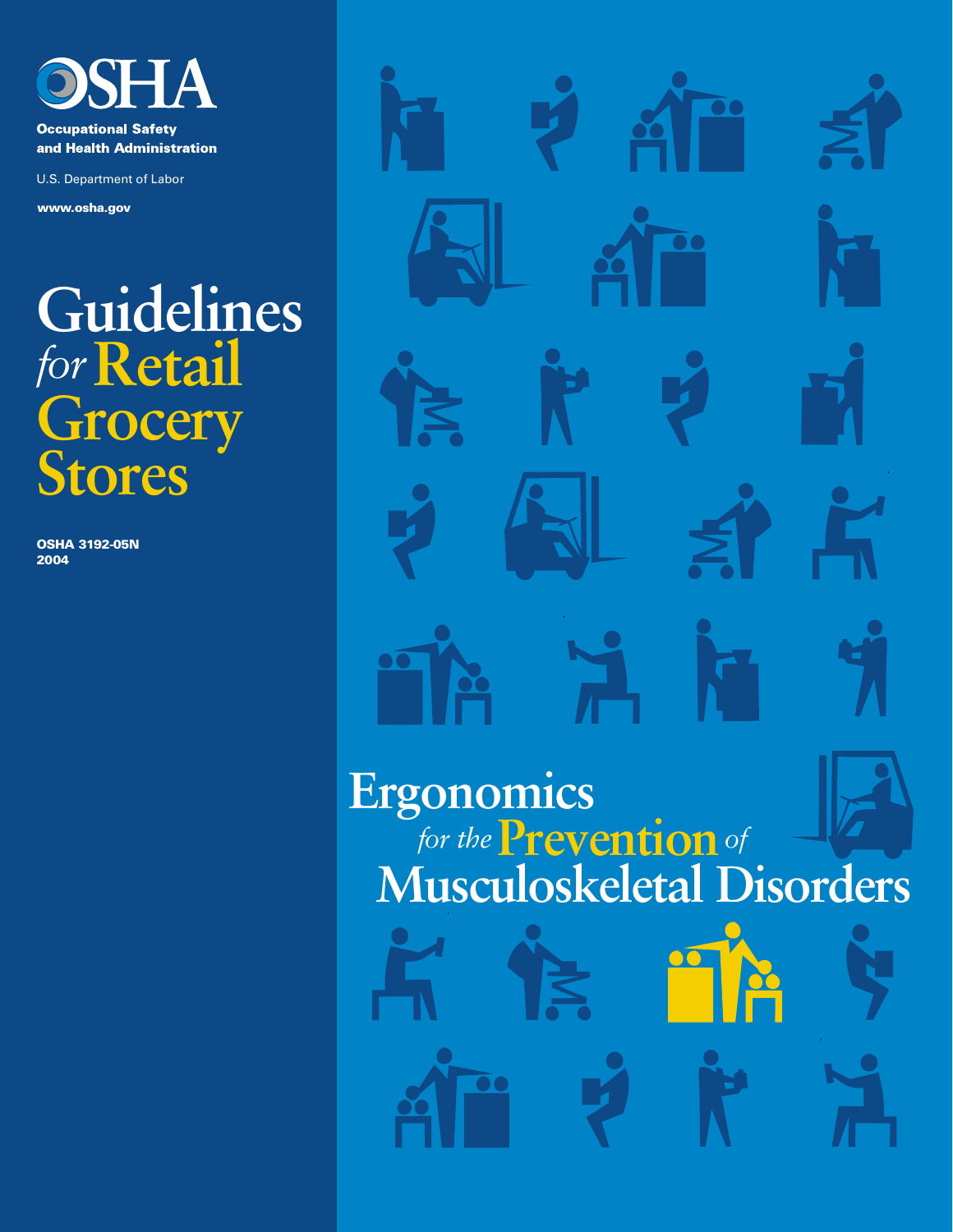

### **Guidelines for Retail Grocery Stores**

## **Ergonomics for the Prevention** U.S. Department of Labor<br> **of Musculoskeletal Disorders**

U.S. Department of Labor Elaine L. Chao, Secretary

Occupational Safety and Health Administration John L. Henshaw, Assistant Secretary

OSHA 3192-06N 2004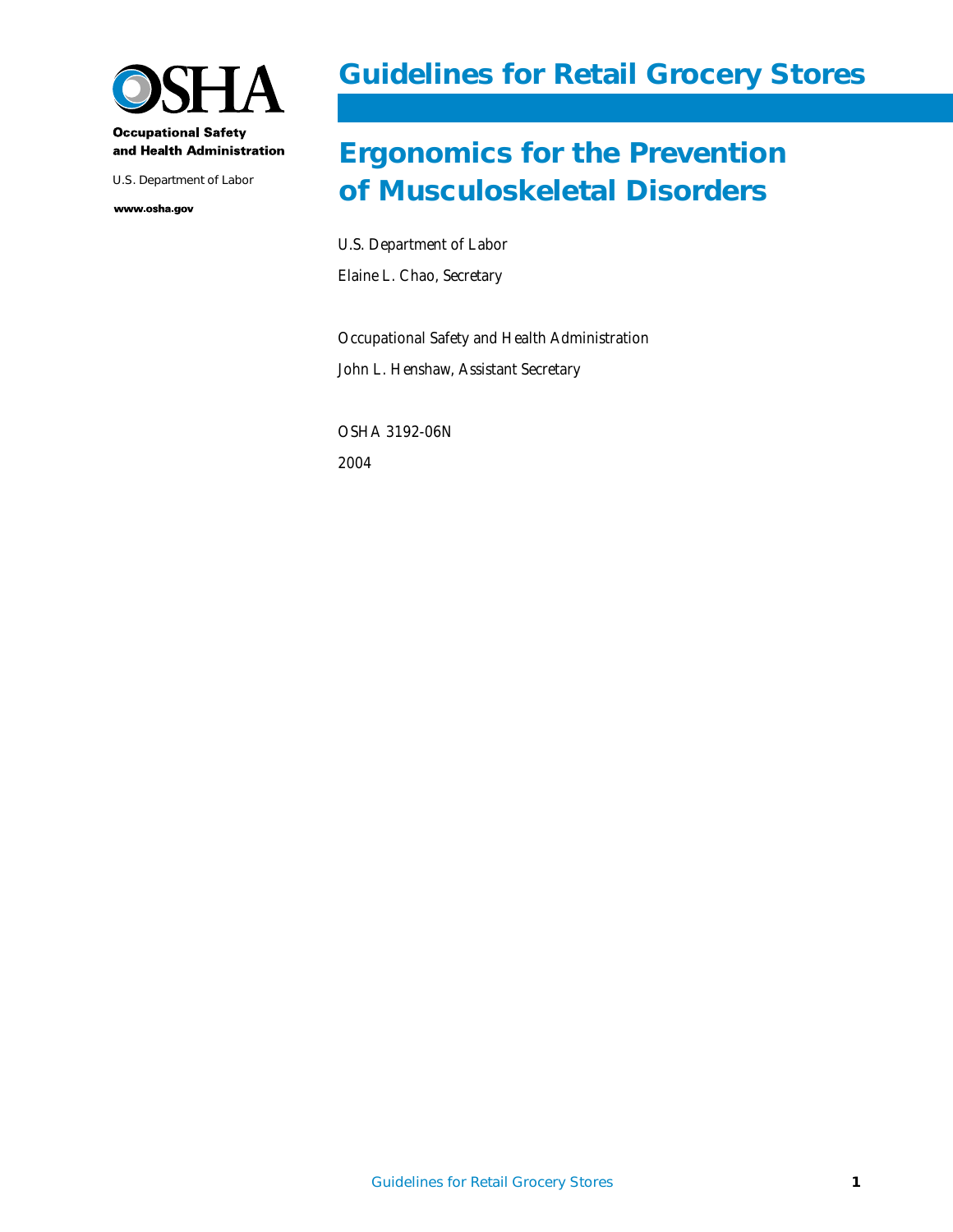# **Contents**

| <b>Executive Summary</b>                                                                       | 3  |
|------------------------------------------------------------------------------------------------|----|
| Introduction                                                                                   | 5  |
| A Process for Protecting Workers                                                               | 7  |
| <b>Provide Management Support</b>                                                              | 7  |
| <b>Involve Employees</b>                                                                       | 7  |
| <b>Identify Problems</b>                                                                       | 7  |
| <b>Implement Solutions</b>                                                                     | 8  |
| <b>Address Reports of Injuries</b>                                                             | 8  |
| Figure 1. Checklist for Identifying Potential Ergonomics<br>Risk Factors by Workplace Activity | 9  |
| Figure 2. Checklist for Identifying Potential Job-<br><b>Specific Ergonomics Concerns</b>      | 10 |
| <b>Provide Training</b>                                                                        | 11 |
| <b>Evaluate Progress</b>                                                                       | 11 |
| <b>Implementing Solutions</b>                                                                  | 12 |
| <b>Storewide Ergonomic Solutions</b>                                                           | 13 |
| Front End (Checkout, Bagging and Carryout)                                                     | 17 |
| Stocking                                                                                       | 19 |
| <b>Bakery</b>                                                                                  | 21 |
| Meat and Deli                                                                                  | 23 |
| Produce                                                                                        | 25 |
| <b>Additional Sources of Information</b>                                                       | 26 |
| References                                                                                     | 27 |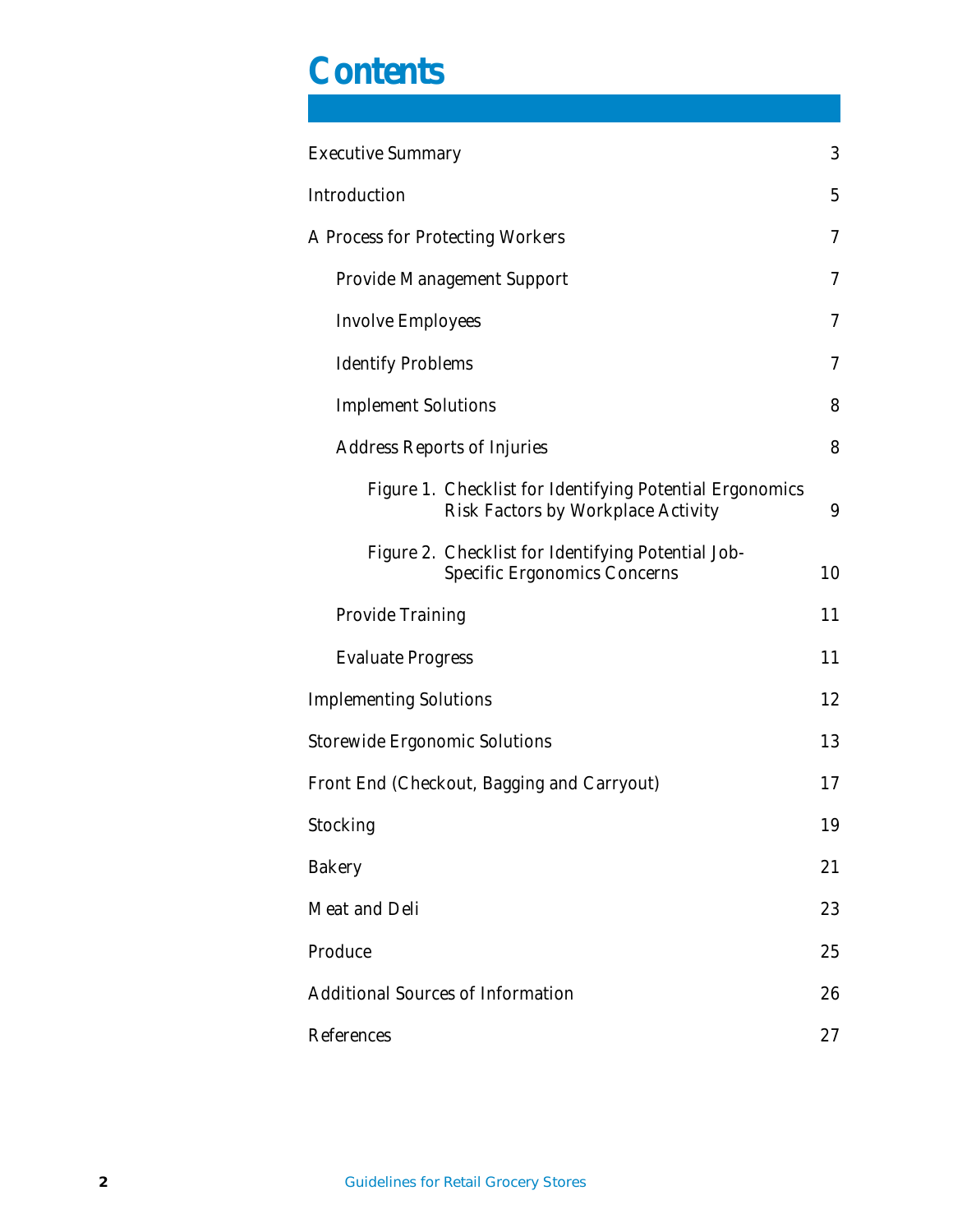OSHA's *Ergonomics for the Prevention of Musculoskeletal Disorders: Guidelines for Retail Grocery Stores* provide practical recommendations to help grocery store employers and employees reduce the number and severity of injuries in their workplaces. Many of the workrelated injuries and illnesses experienced by grocery store workers are musculoskeletal disorders (MSDs), such as back injuries and sprains or strains that may develop from various factors, including lifting, repetitive motion disorders such as carpal tunnel syndrome, or injuries resulting from overexertion. MSDs may also be caused partly or wholly by factors outside of work.

More remains to be learned about the relationship between workplace activities and the development of MSDs. However, OSHA believes that the experiences of many grocery stores provide a basis for taking action to better protect workers. As the understanding of these injuries develops and information and technology improve, the recommendations made in this document may be modified.

Grocery stores that have implemented injury prevention efforts have said they have successfully reduced work-related injuries and workers' compensation costs. Many times, these efforts have reduced injuries and led to increased worker efficiency and lowered operating costs. For example, designing checkstands to reduce ergonomic risk factors such as twisting or extended reaching can improve cashier effectiveness and productivity (1). The purpose of these voluntary guidelines is to build on the progress

that the grocery store industry has made in addressing causes of work-related injuries and illnesses.

These guidelines are intended only for retail grocery stores and combined full-line supermarket and discount merchandisers including warehouse retail establishments. The discussion is intended primarily for grocery store managers and store employees, but may also be useful for corporate managers or corporate safety professionals. OSHA did not develop these guidelines to address warehouses, convenience stores, or business operations that may be located within grocery stores, such as banks, post offices, or coffee shops. However, operations in retail or distribution that involve similar tasks or operations as those addressed in these guidelines may find the information useful.

The information in these guidelines provides grocery stores with effective approaches, as well as useful references to be used when determining the need for ergonomic solutions. The recommendations and information presented here are intended as a general guideline and flexible framework to be adapted to the needs and resources of each individual store. OSHA recognizes that small employers, in particular, may not have the need for as comprehensive a program as would result from implementation of every action and strategy described in these guidelines. Additionally, OSHA realizes that small grocery stores may need assistance to implement an appropriate ergonomics program. That is why OSHA emphasizes the availability of its free consultation service for smaller employers.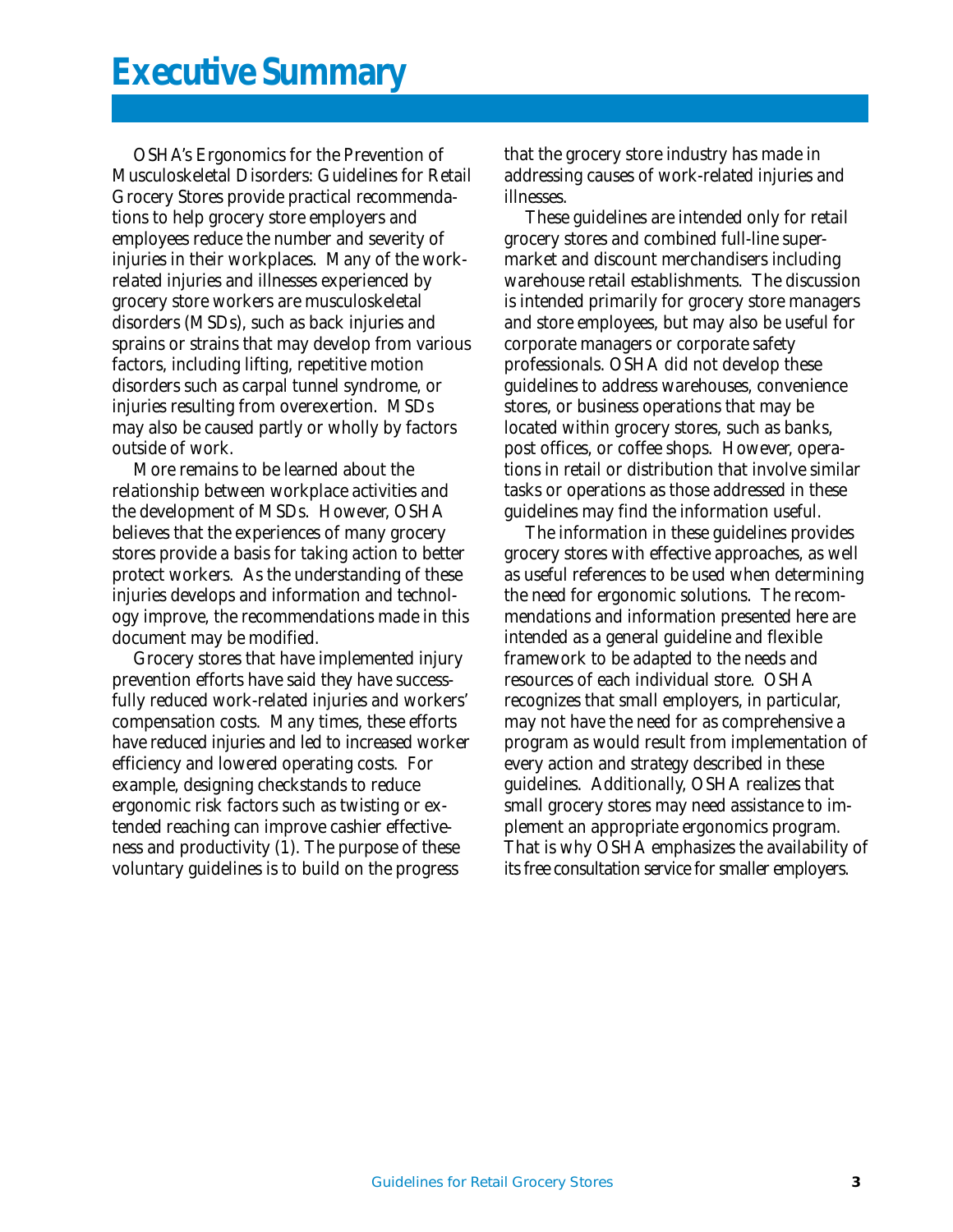**The heart of these guidelines is the description of various solutions that have been implemented by grocery stores. OSHA recommends that grocery stores consider these solutions in the context of a systematic process that includes the elements described in the pages that follow. Such a process will make it more likely that the solutions implemented in a particular workplace are successful in reducing injuries and are cost effective.**

To develop these guidelines, OSHA reviewed existing ergonomic practices and programs in

the grocery store industry and conducted site visits to observe existing programs in action. In addition, the Agency reviewed available scientific information regarding work activities that may benefit from ergonomic improvements and specific solutions. OSHA also conducted one-on-one and group meetings with major stakeholder groups to gather the best available information on typical workplace activities and on practices, programs and processes that have been used successfully in the grocery store industry.

These guidelines are advisory in nature and informational in content. They are not a new standard or regulation and do not create any new OSHA duties. Under the OSH Act, the extent of an employer's obligation to address ergonomic hazards is governed by the general duty clause. 29 U.S.C. 654(a)(1). An employer's failure to implement the guidelines is not a violation, or evidence of a violation of the general duty clause. Furthermore, the fact that OSHA has developed this document is not evidence of an employer's obligations under the general duty clause; the fact that a measure is recommended in this document but not adopted by an employer is not evidence of a violation of the general duty clause. In addition, the recommendations contained herein were developed with the idea that they could be adapted to the needs and resources of each individual place of employment. Thus, implementation of the guidelines may differ from site to site depending on the circumstances at each particular site.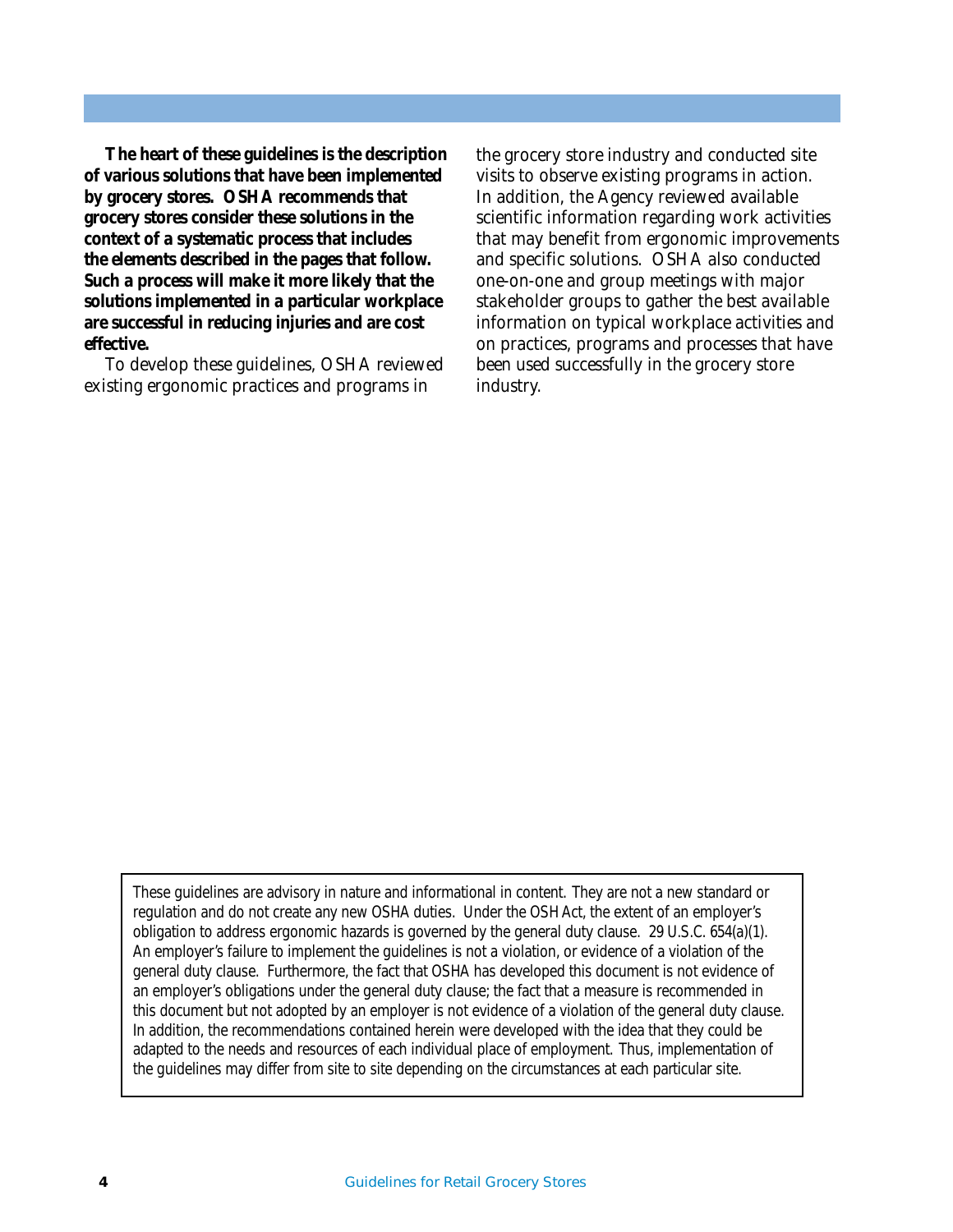## **Introduction**

Grocery stores provide a vital service to the American public, and are a major source of employment in the United States. In recent years, the efforts of grocery store managers and employees have resulted in fewer occupational injuries and illnesses. Even with these efforts, thousands of grocery store workers are still injured on the job each year (2).

Many grocery stores have taken actions such as those recommended in this document to help reduce exposures to ergonomic risk factors in their effort to reduce workplace injuries.

Some grocery store work can be physically demanding. Many grocery store workers handle thousands of items each day to stock shelves, check groceries, decorate bakery items, and prepare meat products. These tasks involve several ergonomic risk factors. The most important of these include force, repetition, awkward posture, and static postures (4).

In the grocery store industry, the presence of these risk factors increases the potential for injuries and illnesses. In these guidelines, OSHA uses the term musculoskeletal disorders (MSDs) to refer to a variety of injuries and illnesses, including:

- Muscle strains and back injuries that occur from repeated use or overexertion;
- Tendinitis;
- Carpal tunnel syndrome;
- Rotator cuff injuries (a shoulder problem);
- Epicondylitis (an elbow problem); and
- Trigger finger that occurs from repeated use of a single finger.

Just because an employee develops an MSD does not mean it is work-related. As required by OSHA's recordkeeping rule (29 CFR 1904), employers should consider an MSD to be workrelated if an event or exposure in the work environment either caused or contributed to the MSD, or significantly aggravated a pre-existing MSD. For example, when an employee develops carpal tunnel syndrome, the employer needs to look at the hand and forearm activity required

The Liberty Mutual Insurance Company's Workplace Safety Index shows the importance of ergonomic issues.

The Index lists overexertion, bodily reaction, and repetitive motion as three of the top ten causes of workplace injury.

The three injury categories represented 43.8 percent of the total costs of serious workplace injuries in 2001.

While the total number of serious workplace injuries declined between 1998 and 2001, the cost grew 13.5 percent, or 4 percent after adjusting for inflation (3).

Putting merchandise in the front of a display case improves the appearance of merchandise. However, working in the back of a deep display case to face or stock merchandise can be awkward and uncomfortable, especially when heavy items are involved.

One familiar solution to this problem is display cases that are stocked from the back. The product, such as cartons of milk, slides down an inclined shelf so that it's always in front of the customer. It's also easier for the employee stocking the shelf.

Recently a market extended this concept to frontloaded cases. The solution was a dummy back for the case that was placed at the back of the shelf to limit the reach. Now the merchandise is at the front of the shelf, readily visible to the customer and within easy reach for the worker.

At least one vendor has improved this concept by providing cases with spring-loaded backs. When a customer removes an item, the back pushes the remaining items to the front, keeping them within easy reach. The design makes it easier to stock cases by eliminating the need to reach to the back of the case. The stocker puts the first products in at the front of the shelf, then pushes it back to make room for more items (5).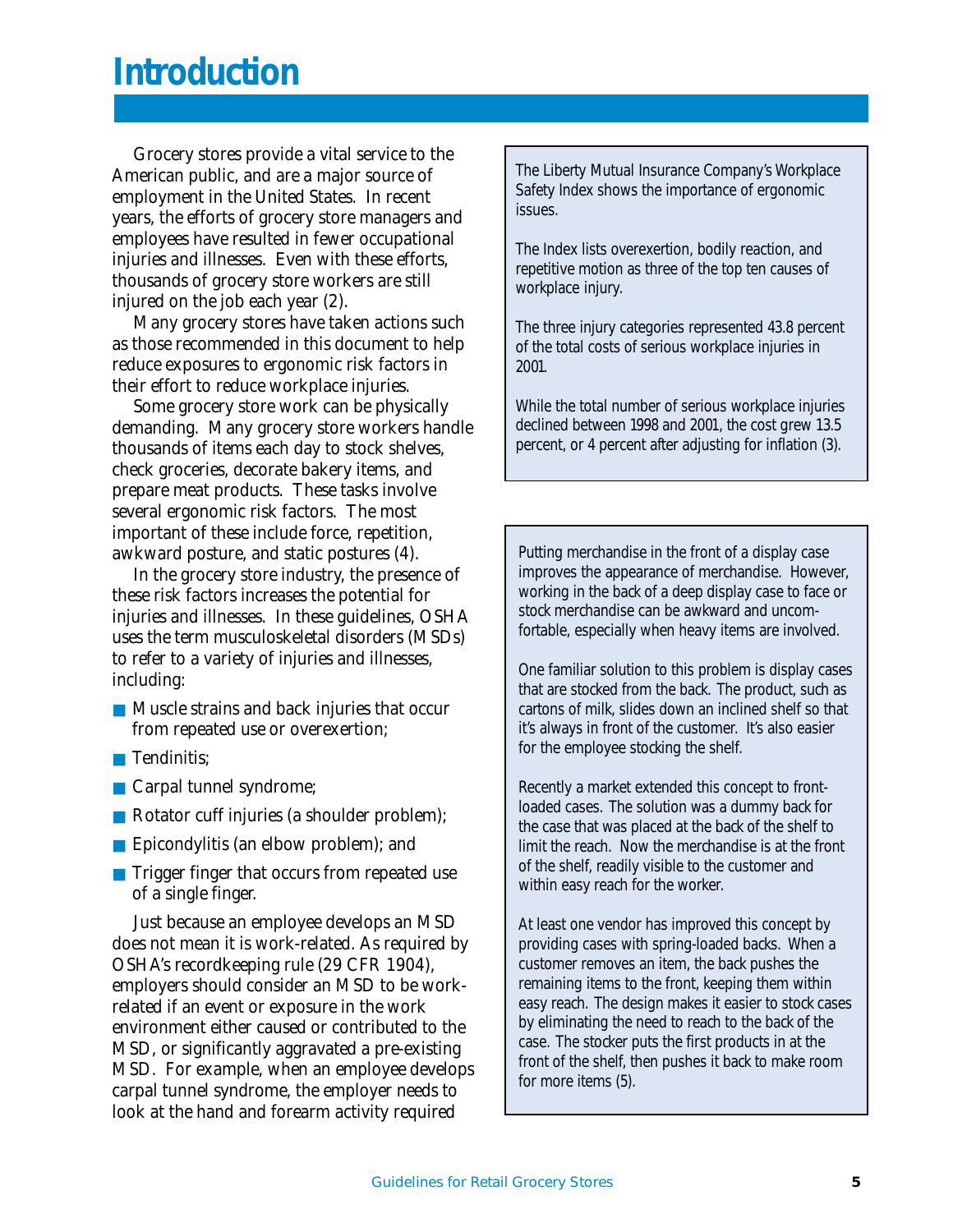Packing produce and other products in ice keeps them fresh and appealing. It also means handling ice – shoveling it, lifting it and shoveling it again. It's heavy work and takes time.

Recently a market devised a method to reduce the amount of time that it takes to put ice on products and that also cut the amount of handling in half. Originally an employee took a cart to the ice machine, scooped up enough ice to fill a cart, wheeled the cart to the display case, and finally scooped the ice from the cart into the display case.

The new machine allows gravity flow of ice and has space underneath for a cart containing four buckets. The ice falls into the buckets and fills them, eliminating half the shoveling. The buckets are convenient to handle and can be picked up to pour the ice into the display case, eliminating the rest of the need to shovel. The net result – less strenuous work, more time saved, and an attractive display (5). for the job and the amount of time spent doing the activity. If an employee develops carpal tunnel syndrome, and his or her job requires frequent hand activity, or forceful or sustained awkward hand motions, then the problem may be work-related. If the job requires very little hand or arm activity then the disorder may not be work-related.

Activities outside of the workplace that involve physical demands may also cause or contribute to MSDs. In addition, development of MSDs may be related to genetic causes, gender, age, and other factors. Finally, there is evidence that reports of MSDs may be linked to occupationally-related psychosocial factors including job dissatisfaction, monotonous work and limited job control (6). However, these guidelines address only physical factors in the workplace that are related to the development of MSDs.

Grocery stores that have implemented injury prevention efforts focusing on musculoskeletal and ergonomic concerns have reported reduced work-related injuries and associated workers' compensation costs. Fewer injuries can also improve morale, reduce employee turnover, encourage employees to stay longer and discourage senior employees from retiring early. Workplace changes based on ergonomic principles may also lead to increased productivity by eliminating unneeded motions, reducing fatigue and increasing worker efficiency. Healthier workers, better morale, and higher productivity can also contribute to better customer service.

These guidelines present recommendations for changing equipment, workstation design, or work methods with the goal of reducing workrelated MSDs. Many ergonomic changes result in increased efficiency by reducing the time needed to perform a task. Many grocery stores that have already instituted programs have reported reduced MSDs, reduced workers' compensation costs, and improved efficiency.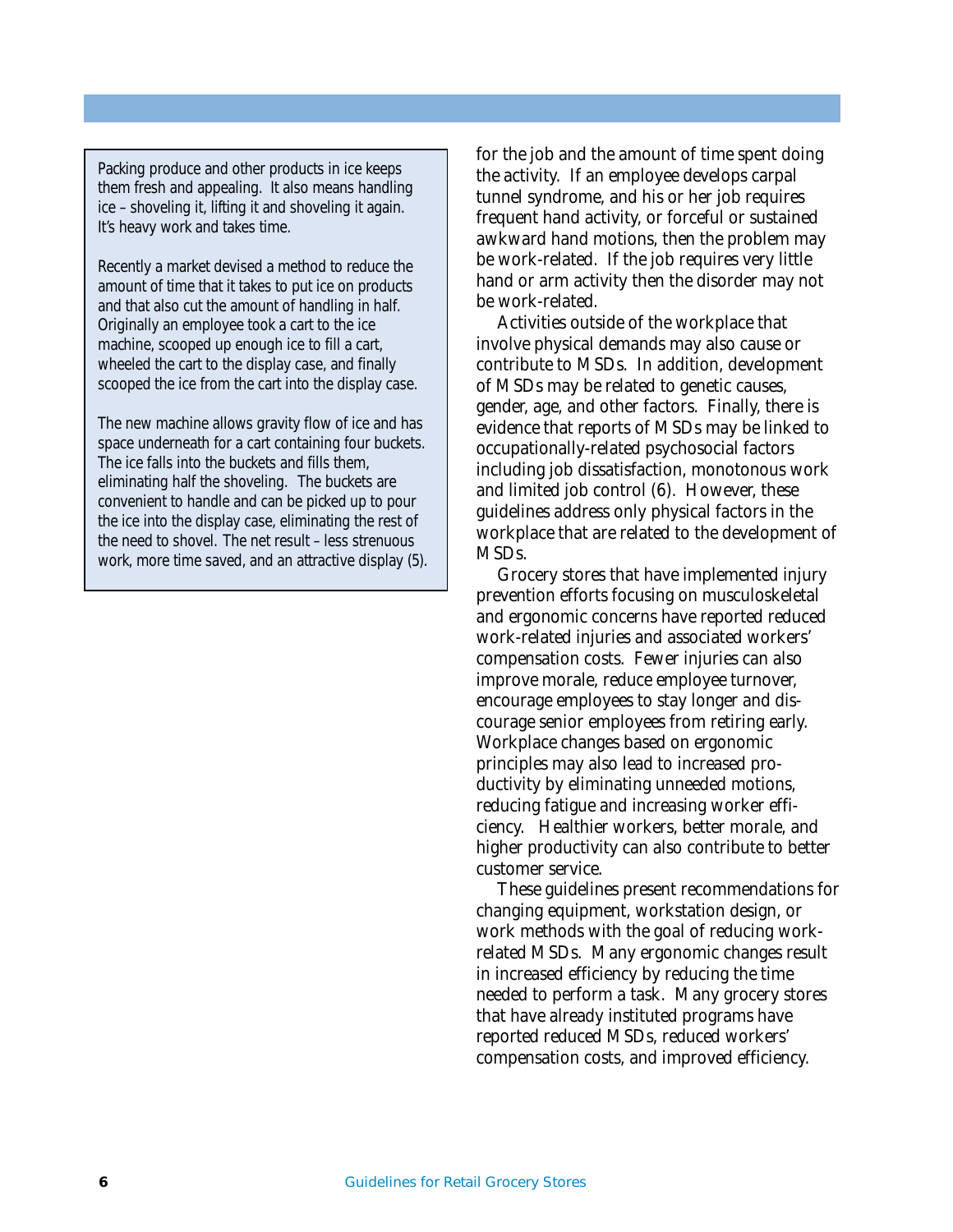# **A Process for Protecting Workers**

Many of the recommendations below are practices taken from workplace ergonomics and safety programs that grocery stores have developed and that OSHA observed while performing site visits at grocery stores. They are intended to provide a flexible framework that a grocery store manager can adapt to an individual store. In many grocery stores, ergonomics, other employee safety and health efforts, workers' compensation, and risk management are integrated into a single program that is usually administered by the same staff. OSHA recommends that employers develop a process for systematically addressing ergonomics issues in their facilities, and incorporate this process into an overall program to recognize and prevent occupational safety and health hazards.

Store and company management personnel should consider the general steps discussed below when establishing and implementing an ergonomics program. It should be noted, however, that each store will have different needs and limitations that should be considered when identifying and correcting workplace problems. Different stores may implement different types of programs and activities and may assign different staff to accomplish the goals of the ergonomics program.

#### **Provide Management Support**

Management support for reducing MSDs and communicating support to employees is very important. You have already demonstrated your interest in reducing MSDs by reading these voluntary guidelines. Management support improves the grocery store's ability to maintain a sustained effort, allocate needed resources, and follow up on program implementation. OSHA recommends that employers:

- Develop clear goals,
- Express the company's commitment to achieving them,
- Assign responsibilities (training, job analysis, etc.) to designated staff members to achieve those goals,
- Ensure that assigned responsibilities are fulfilled, and
- Provide appropriate resources.

Meaningful efforts by management also improve employee participation, which is another essential element for achieving success.

#### **Involve Employees**

Employees are a vital source of information about hazards in their workplace. Employees help identify hazards and solve problems. Their involvement can enhance job satisfaction, motivation, and acceptance of workplace changes. There are many different ways employers can involve employees in their ergonomics efforts, including the following:

- Submit suggestions and concerns;
- Identify and report tasks that are difficult to perform;
- Discuss work methods;
- Provide input in the design of workstations, equipment, procedures and training;
- Help evaluate equipment;
- Respond to surveys and questionnaires;
- Report injuries as soon as they occur;
- Participate fully in MSD case investigations; and
- Participate in task groups with responsibility for ergonomics.

#### **Identify Problems**

It is important to periodically review your job site and the activities of employees to identify possible ergonomic issues. This could include a review of OSHA 300 and 301 injury and illness information, workers' compensation records and employee reports of problems.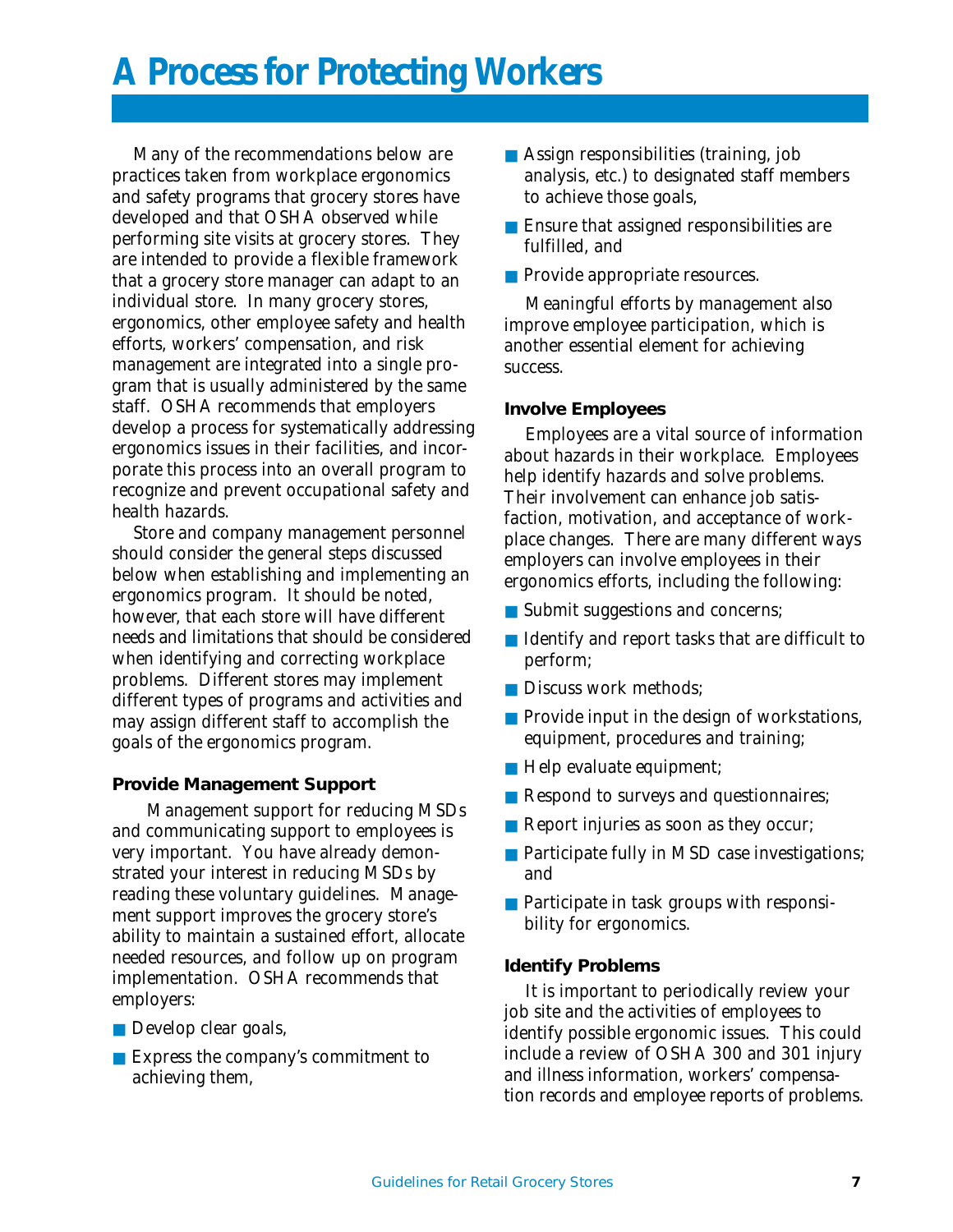You can also identify ergonomic issues by talking with employees and walking through the grocery store to observe employees performing their jobs. When reviewing the various jobs in the grocery store, pay particular attention to the risk factors listed below.

- Force the amount of physical effort required to perform a task (such as heavy lifting<sup>1</sup>, pushing or pulling), handle merchandise, or maintain control of equipment or tools;
- Repetition performing the same motion or series of motions continually or frequently for an extended period of time;
- Awkward and static postures assuming positions that place stress on the body, such as prolonged or repetitive reaching above shoulder height, kneeling, squatting, leaning over a counter, using a knife with wrists bent, or twisting the torso while lifting (4); and

■ Contact stress – pressing the body or part of the body (such as the hand) against hard or sharp edges, or using the hand as a hammer.

When there are several risk factors in a job, there can be a greater risk of injury. However, the presence of risk factors in a job does not necessarily mean that employees will develop an MSD. Whether certain work activities put an employee at risk of injury depends on the duration (how long), frequency (how often), and magnitude (how intense) of the employee's exposure to the risk factors in the activity (6). For example, performing cashier work for an extended period of time without a break has been associated with increased hand and wrist problems (7) and could contribute to back and lower limb problems (8).

The grocery store industry has developed a number of protocols and checklists to assess

work activities. For example, Figures 1 and 2 contain checklists grocery stores may use to help identify ergonomic concerns. The checklists include materials developed by the Food Marketing Institute (4) as well as materials developed by OSHA.

#### **Implement Solutions**

Examples of potential solutions for various concerns are located in the Implementing Solutions section of these guidelines.

#### **Address Reports of Injuries**

The solutions recommended in these guidelines are intended to address factors that are believed to be associated with MSDs in grocery stores. They are not a guarantee against any future injury occurring. Grocery stores rarely have on-site medical staff to care for injured or ill employees. Therefore, store managers or other designated individuals should establish a procedure for receiving reports of injuries and responding to them appropriately. Early intervention is an effective method of handling potential injuries. Employees should report injuries early so that action can be taken to address any potential job-related issues. Medical treatment and possible work restrictions could be necessary, but attention should be paid to addressing root problems early to avoid more costly actions if injuries are left unaddressed (9, 10, 11).

OSHA's injury and illness recording and reporting regulation (29 CFR 1904) requires employers to keep records of work-related injuries and illnesses. These reports can help the retail grocery store identify problem areas and evaluate ergonomic efforts. Federal and state laws prohibit discriminating against employees who report a work-related injury or illness. 29 U.S.C. 660(c).

*(Continued on page 11)*

1 There are varying opinions regarding the maximum amount of weight an employee should lift. OSHA does not make a specific recommendation in these guidelines regarding this maximum amount but notes that employers should take into account such considerations as the employees' physical abilities and the number of times a lift must occur. Industry groups such as the Grocery Manufactures of America and Food Marketing Institute encourage the use of containers or packages weighing 40 pounds or less. Another industry group, The International Mass Retail Association, suggests 50 pounds as a maximum weight for lifting.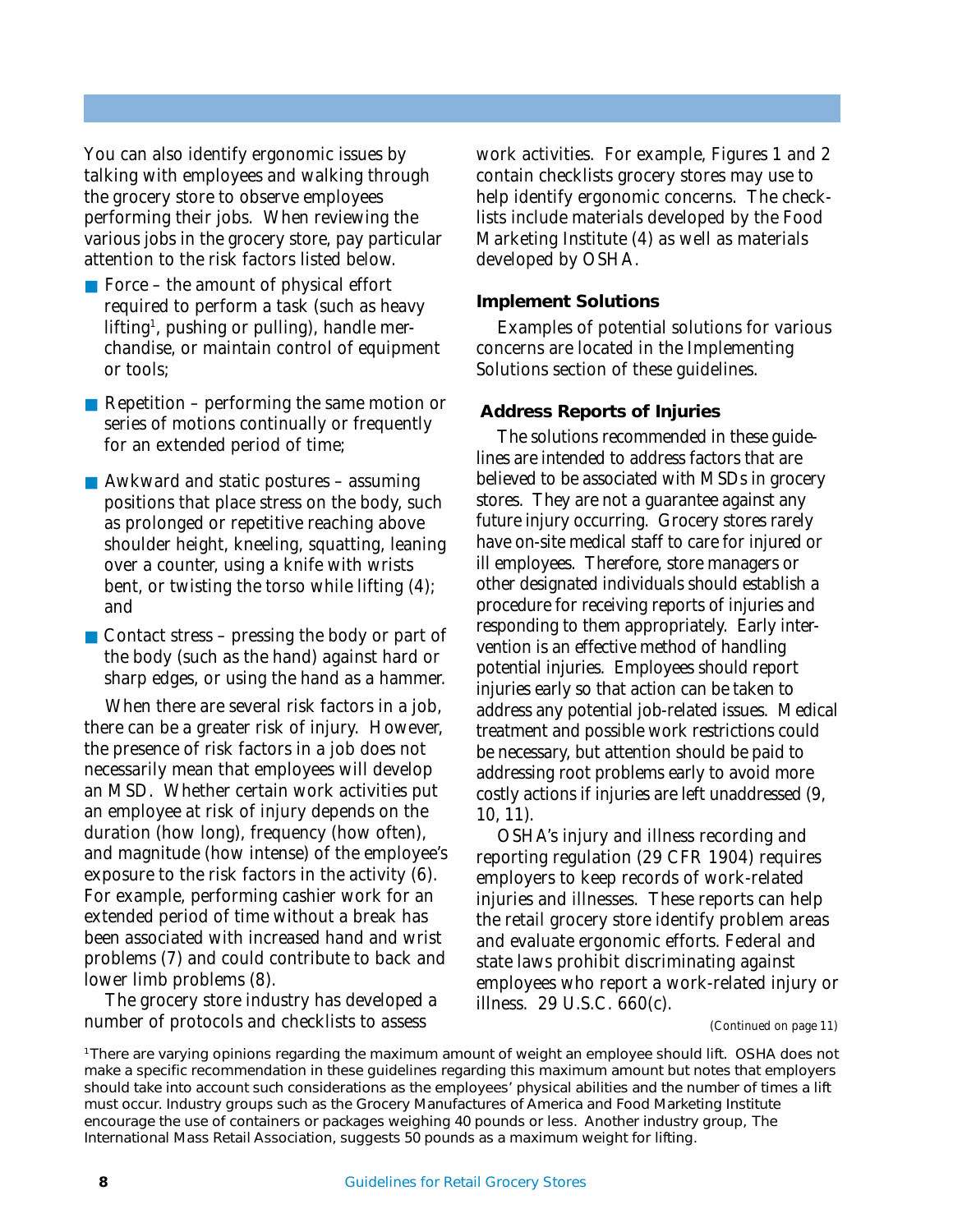#### **Figure 1.**

#### **Checklist for Identifying Potential Ergonomics Risk Factors by Workplace Activity**

If the answer to any of the following questions is **yes**, the activity should be further reviewed.

#### **Force in Lifting**

- Does the lift involve pinching to hold the object?
- Is heavy lifting done with one hand?
- Are very heavy items lifted without the assistance of a mechanical device?
- Are heavy items lifted while bending over, reaching above shoulder height, or twisting?
- Are most items lifted rather than slid over the scanner?

#### **Force in Pushing, Pulling, Carrying**

- Are dollies, pallet jacks, or other carts difficult to get started?
- Is there debris (e.g., broken pallets) or uneven surfaces (e.g., cracks in the floor) or dock plates that could catch the wheels while pushing?
- $\blacksquare$  Is pulling rather than pushing routinely used to move an object?
- Are heavy objects carried manually for a long distance?

#### **Force to Use Tools**

- Do tools require the use of a pinch grip or single finger to operate?
- Are tools too large or too small for the employee's hands?

#### **Repetitive Tasks**

- Are multiple scans needed?
- Is a quick wrist motion used while scanning?
- Do repetitive motions last for several hours without a break (e.g., slicing deli meats, scanning groceries)?
- Does the job require repeated finger force (e.g., kneading bread, squeezing frosting, using pricing gun)?

#### **Awkward and Static Postures**

- Is the back bent or twisted while lifting or holding heavy items?
- Are objects lifted out of or put into cramped spaces?
- Do routine tasks involve leaning, bending forward, kneeling or squatting?
- Do routine tasks involve working with the wrists in a bent or twisted position?
- Are routine tasks done with the hands below the waist or above the shoulders?
- Are routine tasks done behind (e.g., pushing items to bagging) or to the sides of the body?
- Does the job require standing for most of the shift without anti-fatigue mats?
- Do employees work with their arms or hands in the same position for long periods of time without changing positions or resting?

#### **Contact Stress**

- Are there sharp or hard edges with which the worker may come into contact?
- Do employees use their hands as a hammer (e.g., closing containers)?
- Does the end of the tool/utensil (knife) handle press into the worker's palm?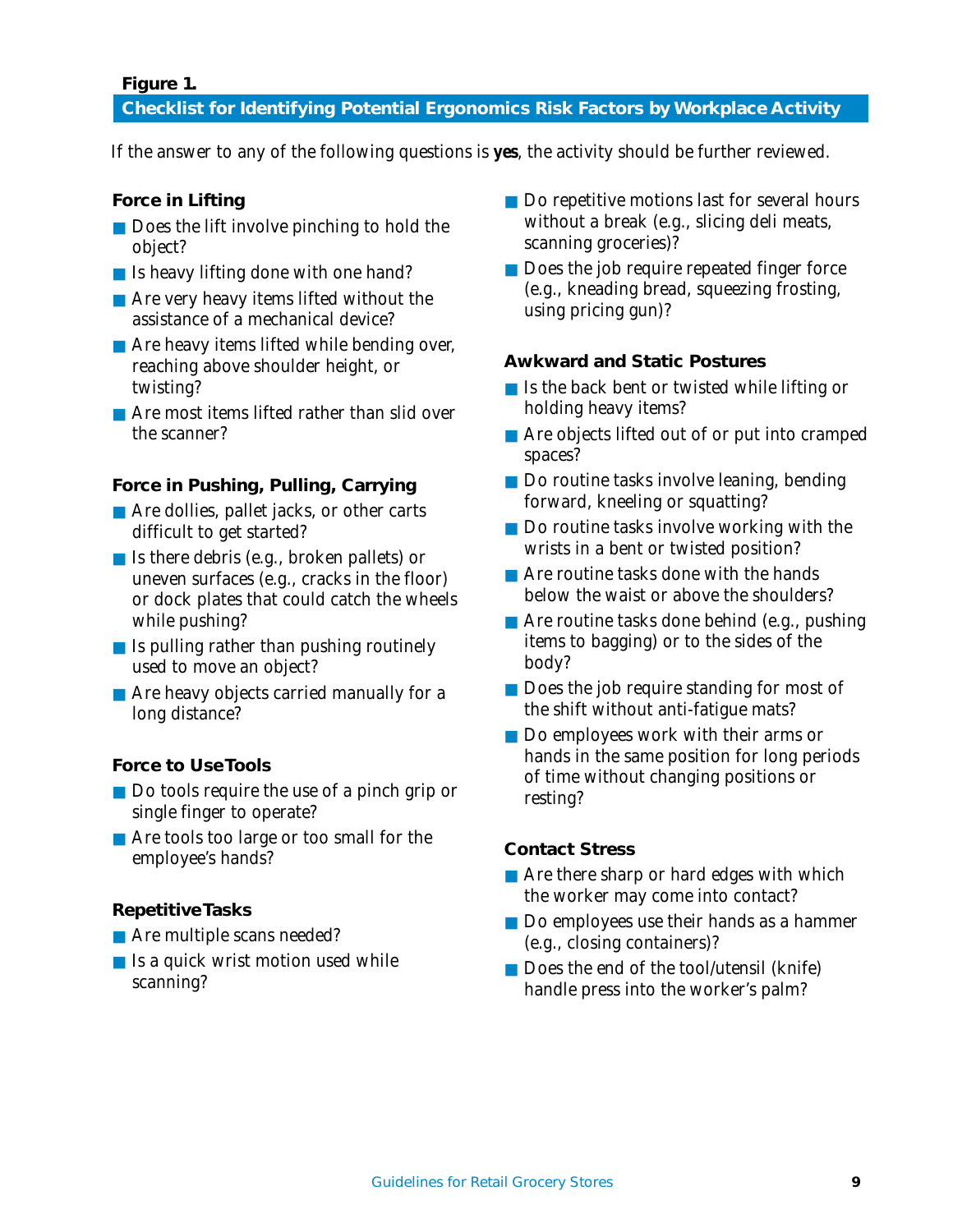#### **Figure 2.**

#### **Checklist for Identifying Potential Job-Specific Ergonomics Concerns**

If the answer to any of the following questions is **no**, the activity may be a potential source of ergonomic concern, depending on the duration, frequency, and magnitude of the activity.

#### **Cashiering**

- Are items within easy reach?
- Are keyboard supports adjustable?
- Can the cashier work with items at about elbow height?
- Can the display be read without twisting?
- Are all edges smoothed or rounded so the cashier does not come into contact with sharp or hard edges?
- Are objects easily scanned the first time?
- Are objects scanned without twisting hand motions?
- Can cashiers scan heavy/bulky/awkward items without lifting them?
- Are the scale, conveyor, and horizontal scanner plates all the same height?
- Is the scanner plate clean and unscratched?
- Does the cashier have an anti-fatigue mat and/or footrest?

#### **Bagging and Carry Out**

- Can the bagger adjust the height of the bag stand?
- Are all edges smoothed or rounded so the bagger does not come into contact with sharp or hard edges?
- Do bags have handles?
- $\blacksquare$  Can the bagger put bags into cart without leaning over the checkstand or twisting the back?

#### **Produce**

- Are knives kept sharp?
- Are worktables, etc. positioned so that the work can be performed at about elbow height?
- Are carts used to move heavy items?

#### **Shelf Stocking & Stockrooms**

- Are step stools/ladders used to reach high shelves?
- $\blacksquare$  Is stocking performed with minimal twisting or bending?
- Do totes and boxes have handles?
- Are gloves used for handling cold items?
- Are box cutter blades sharp?
- Are carts used to move heavy items?
- Are carts or pallet jacks used to keep lifts at waist height?
- Are lightweight pallets used?
- Are box weights within the lifting ability of employees?

#### **Bakery**

- Are counter heights and widths appropriate for employees?
- Are carts used to move heavy items?
- Are routine job tasks performed without holding hands/wrists in a bent or twisted position?
- Is work being performed at about elbow height?

#### **Meat and Deli Related Tasks**

- Are knives kept sharp?
- Are counter heights and widths appropriate for employees?
- Are scales, grinders, slicers, etc. positioned so that the work can be performed at about elbow height?
- Are routine job tasks performed without holding hands/wrists in a bent or twisted position?
- Are box weights within the lifting ability of employees?
- Are tool handles the right size (not too large or too small) for the worker?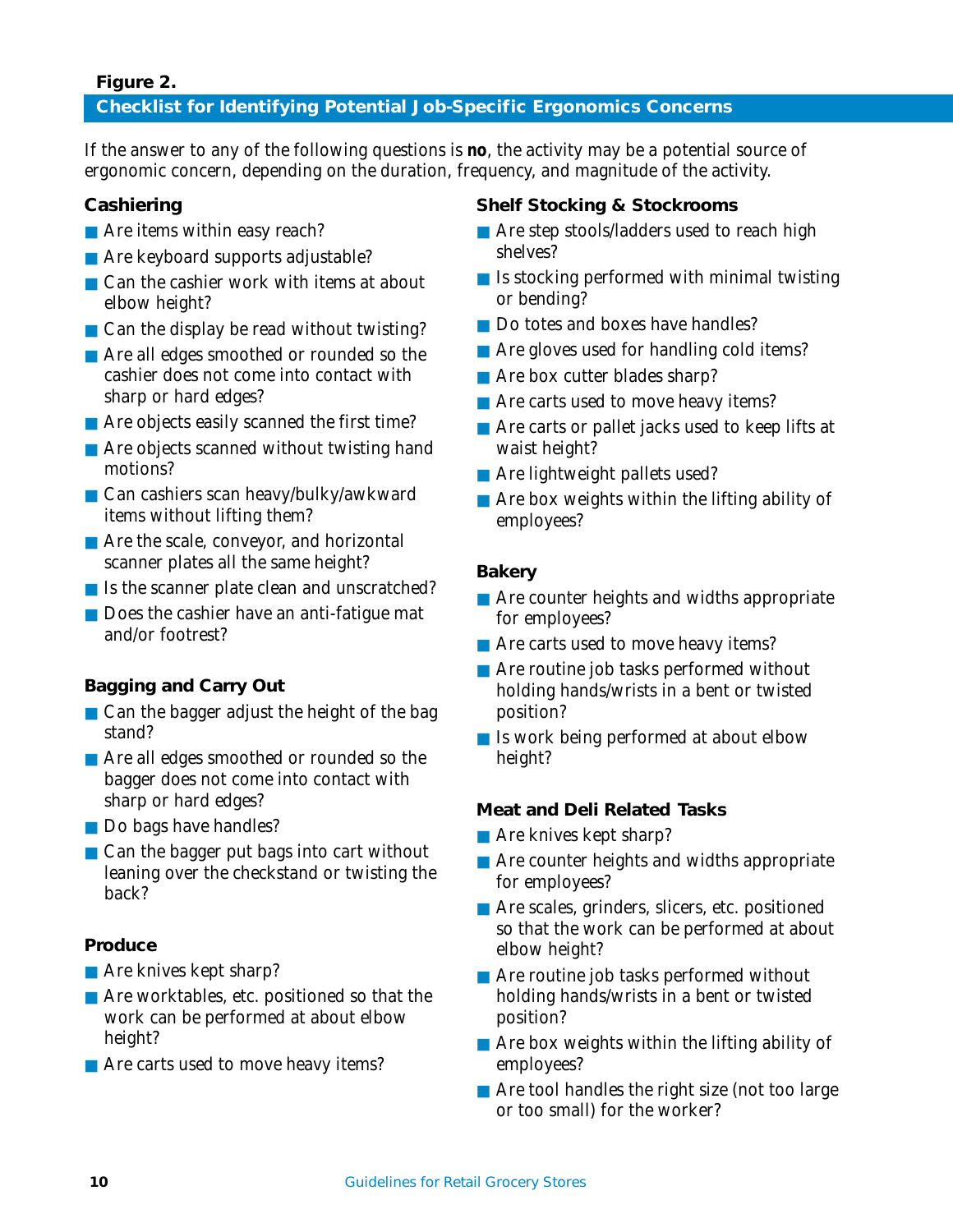#### *(Continued from page 8)*

Sometimes the muscle soreness employees experience when starting or returning to a job can be confused with symptoms of MSD injuries. In most cases muscle soreness from conditioning lasts only a few days. Temporary muscle soreness occurs most often with new employees or workers who are returning to a job after several weeks away. When the symptoms linger or gradually get worse, an MSD may be developing.

#### **Provide Training**

Training is critical for employers and employees to safely use the solutions identified in these guidelines. Training should be provided in a manner and language that all employees can understand. There are many ways employers can integrate ergonomics training into regular workplace activities, such as new employee orientation or at staff, department, or shift meetings. There are also many sources of training materials, including OSHA, trade associations, and insurance companies. OSHA recommends training for grocery store employees that provides:

- Knowledge of the work tasks that may lead to pain or injury;
- Understanding of the proper tools and work practices for tasks that employees will be performing;
- The ability to recognize MSDs and their early indications;
- The advantages of addressing early indications of MSDs before serious injury has developed; and
- Awareness of the grocery store's procedures for reporting work-related injuries and illnesses as required by OSHA's injury and illness recording and reporting regulation (29 CFR 1904).

OSHA also recommends that management and supervisory staff who coordinate and direct ergonomics efforts receive training to give them the knowledge to effectively carry

out their responsibilities. These designated staff members will benefit from information and training that will allow them to:

- Appropriately use checklists and other tools to analyze tasks in the grocery store;
- Address problems by selecting proper equipment and work practices;
- Identify the potential benefits of specific workplace changes;
- Help other workers implement solutions; and
- Assess the effectiveness of ergonomics efforts.

Grocery store employees will also benefit from refresher training to address new developments in the workplace and to reinforce knowledge acquired in the initial training.

#### **Evaluate Progress**

OSHA recommends that grocery stores evaluate the effectiveness of their ergonomic efforts and follow-up on unresolved problems. Evaluation and follow-up help sustain continuous improvement in reducing injuries and illnesses, track the effectiveness of specific ergonomic solutions, identify new problems, and show areas where further attention is needed. Grocery managers can use the same methods they use to identify ergonomic concerns (such as OSHA 300 and 301 injury and illness information, workers' compensation records, employee interviews, and observation of workplace conditions) to evaluate progress (10, 11). Employers can also keep a list of activities and improvements to track what has been accomplished and provide data on the effectiveness of the initiatives.

How often an employer evaluates the program will vary by the size and complexity of the facility. Management should revise the program in response to identified deficiencies and communicate the results of the program evaluation and any program revisions to employees.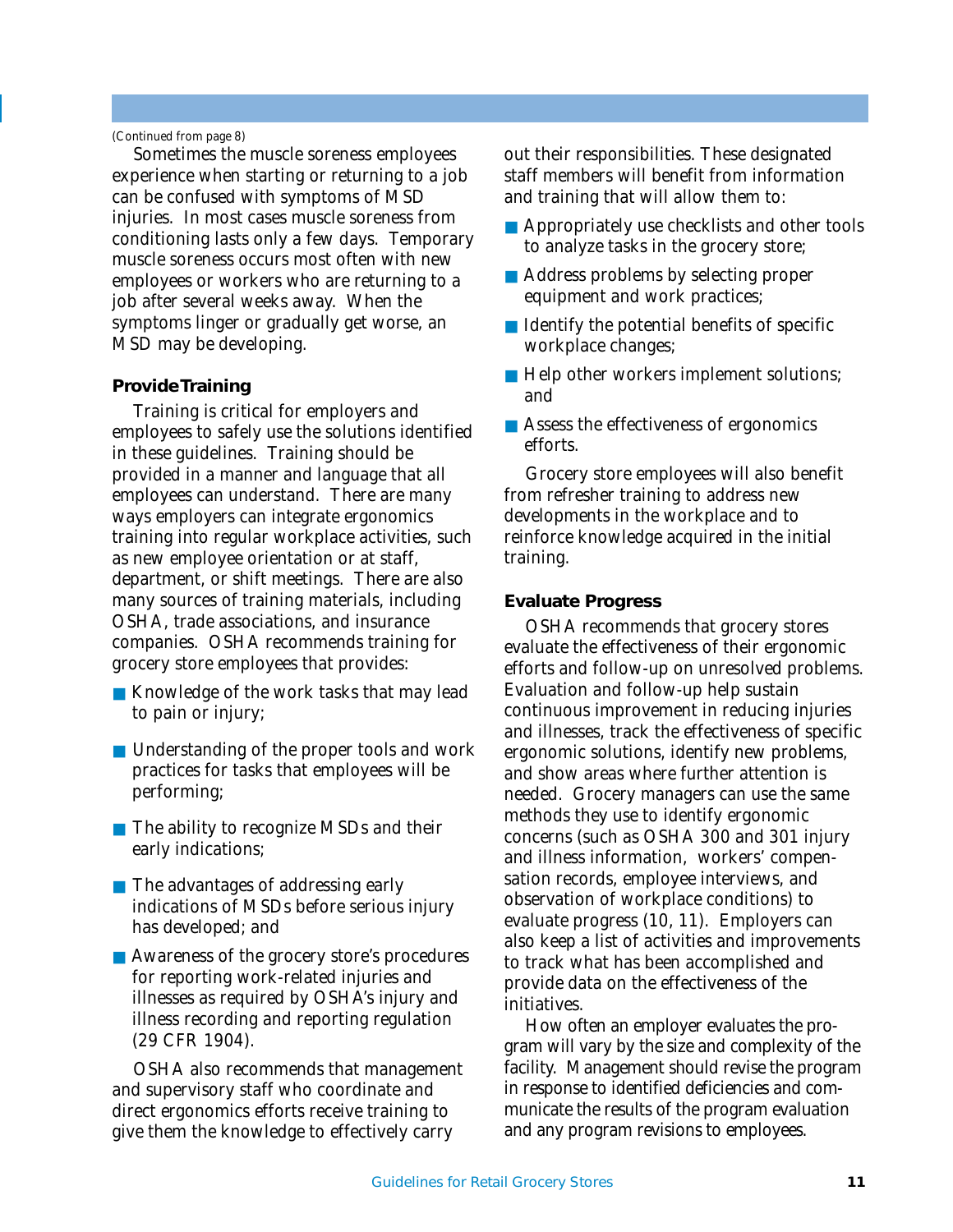The section on ergonomic solutions for grocery stores describes changes to equipment, work practices, and procedures that can address ergonomic risk factors, help control costs, and reduce employee turnover. These changes may also increase worker productivity and efficiency because they eliminate unnecessary movements and reduce heavy manual work. OSHA recommends employers use engineering and administrative techniques, where feasible, as the preferred method of dealing with ergonomic issues in retail grocery stores. The first solutions described are those that are applicable to all or most areas of the grocery store. Then, solutions for specific grocery store departments are presented, including:

- Front end (checkout, bagging and carryout);
- Stocking;
- Bakery;
- Meat and deli department; and
- Produce department.

OSHA is not providing specific solutions for every department of every grocery store, but the general recommendations should be useful. OSHA expects that a grocery store may need to implement a variety of solutions to address issues in different areas of the store. However, OSHA does not expect all of the solutions to be used in a single grocery store. The solutions are not intended to be an exhaustive list. Grocery store managers are encouraged to develop innovative ergonomic solutions that are appropriate to their workplace. These are only examples of ergonomic solutions which individual store managers should consider as a starting point. Managers are encouraged to look for other innovative methods that will meet their store's needs.

Employers should pay particular attention to ergonomic issues when redesigning existing stores or designing new ones. At that time, major changes are easier to implement and ergonomic design elements can be incorporated at little or no additional cost (12).

King Kullen Grocery Company reported that they initiated a three-fold approach to effectively manage checkout repetitive motion concerns. First, they initiated training for cashiers, store managers and management personnel. They focused training for checkers on awareness of repetitive motion issues, good work practices, and the value of early injury reporting.

Second, King Kullen changed the design of their checkout stations and scanners. The changes included using a combined scanner and scale to reduce lifting and twisting arm motions, and locating the scanner directly in front of the cashier to reduce torso twisting. Finally, King Kullen worked to return injured employees to work as quickly as possible. Under their program, a nurse contacts injured employees within 48 hours of their injury and monitors their care until they return to work.

 According to King Kullen, by putting these changes in place, they reduced MSD incidents from 21 in 1992 to 5 in 1996 (13).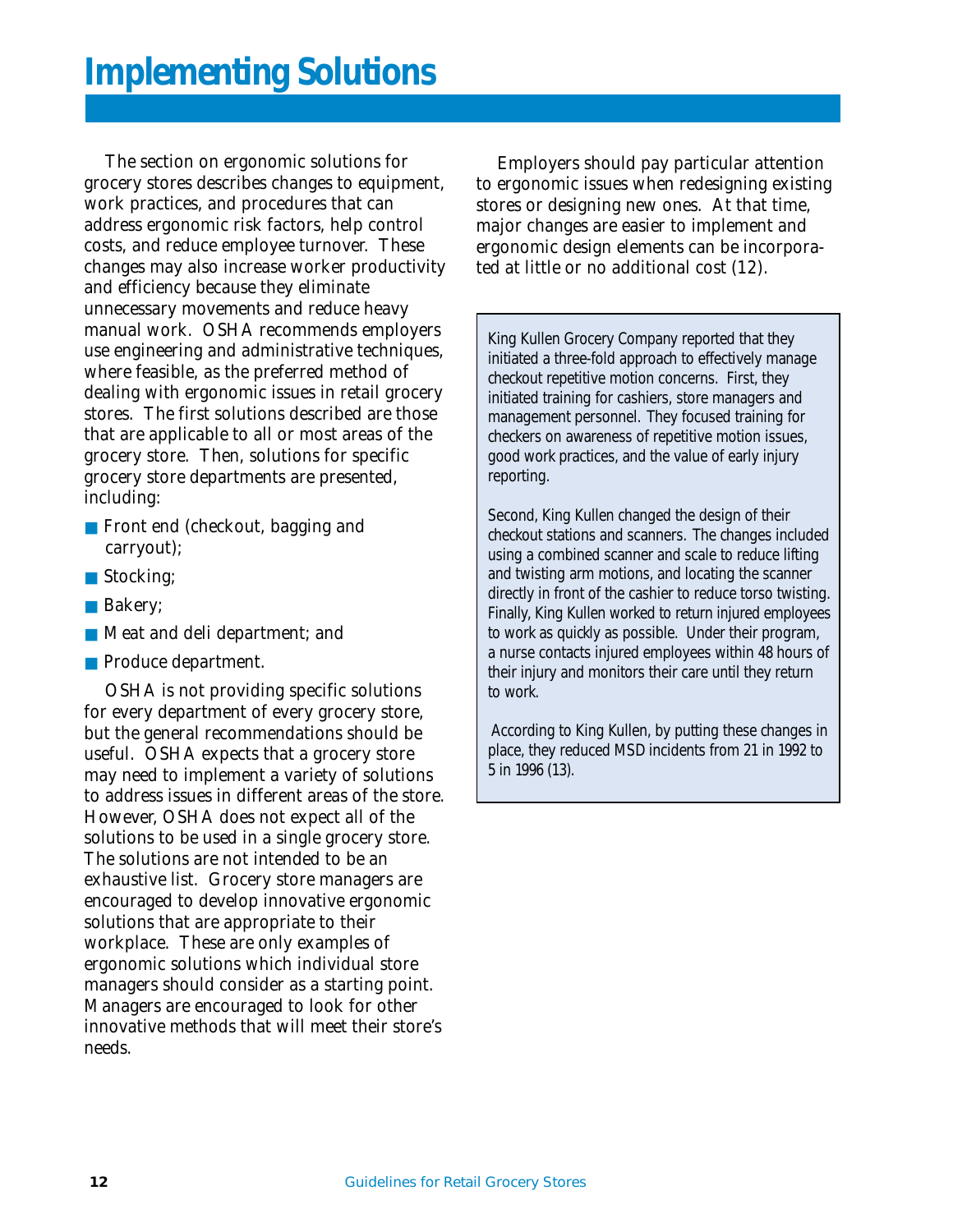

#### **Power Grips**

A power grip uses the muscles of the hand and forearm effectively, and is less stressful than a pinch grasp. Consequently, a one- or two-handed power grip should be used whenever possible.

#### **Power Lifts**

When the item to be grasped is too heavy or bulky to lift with a one-hand power grip, use the two-hand power grip.

A power grip can be described as wrapping all the fingers and the thumb around the object that is being gripped. It is sometimes described as making a fist around the object being gripped.



The power grip can be used for many items, including bags, cans and small boxes.





#### **Pinch Grasps**

A pinch grasp should never be used when a power grip can be used instead. However, a pinch grasp is acceptable for small, light items (e.g., a pack of gum, etc.).

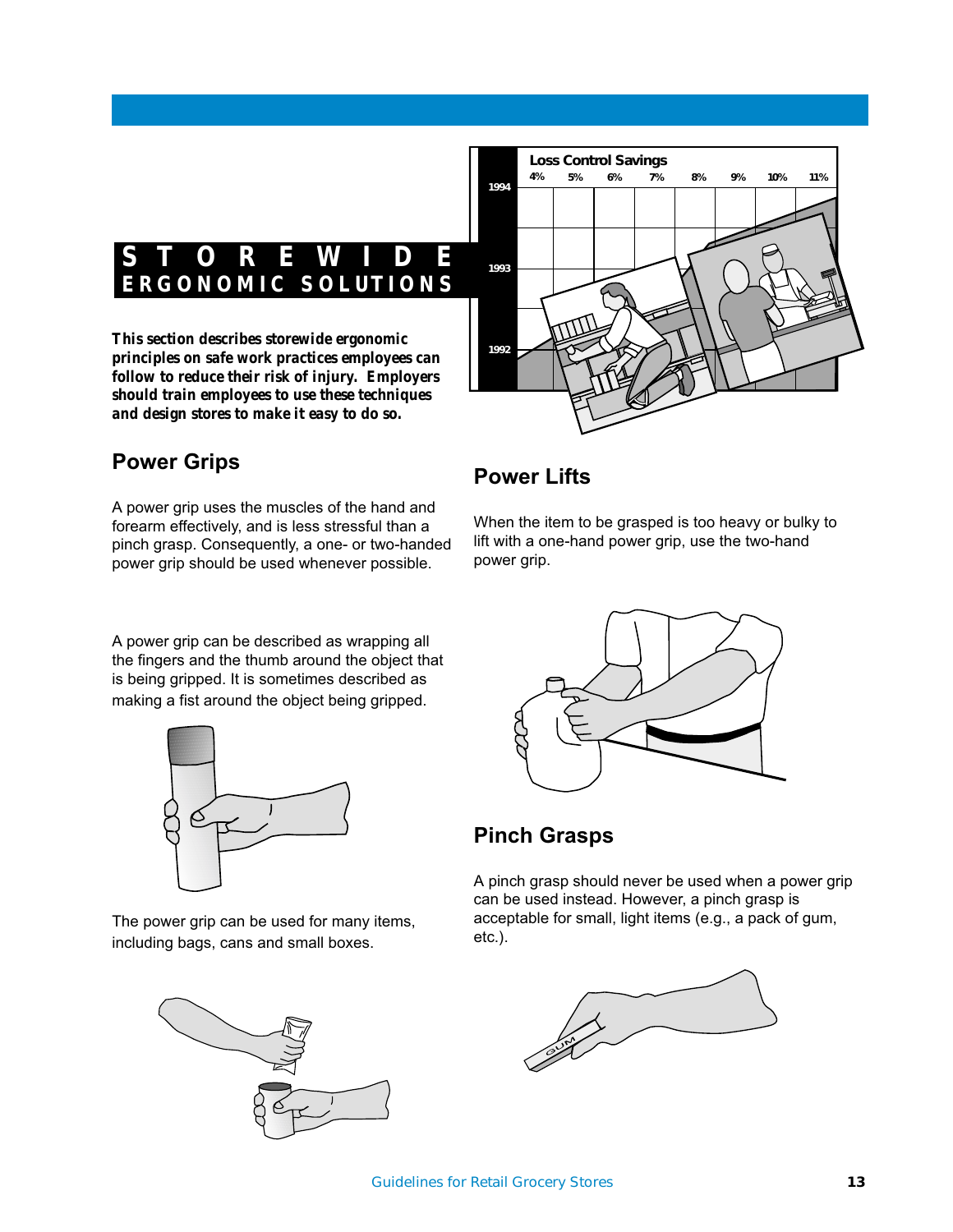### **STOREWIDE ERGONOMIC SOLUTIONS**

### **Lifting Safety**

Most grocery store jobs involve some lifting. It is important that employers provide employees with help to lift heavy or bulky items. Whether a particular lift will require assistance depends on several factors, including the weight and size of the object, how frequently the object is lifted, how close the object is to the ground, how high it must be lifted, how far it must be carried and whether it has handles. Assistance can include a dolly or cart, or help from a co-worker. Employees should be trained in the use of appropriate lifting techniques for different sizes of objects as well as to when it is appropriate to seek assistance.

#### **When holding, lifting or carrying items**

- Before lifting boxes and cases, check the weight so you can prepare to lift properly.
- Turn the body as a unit to avoid twisting at the waist.
- Keep the item close to your body.
- Keep your back straight.
- Use your leg muscles to do the lifting.
- Lift smoothly without jerking.
- Get close to where you want to set the item down.



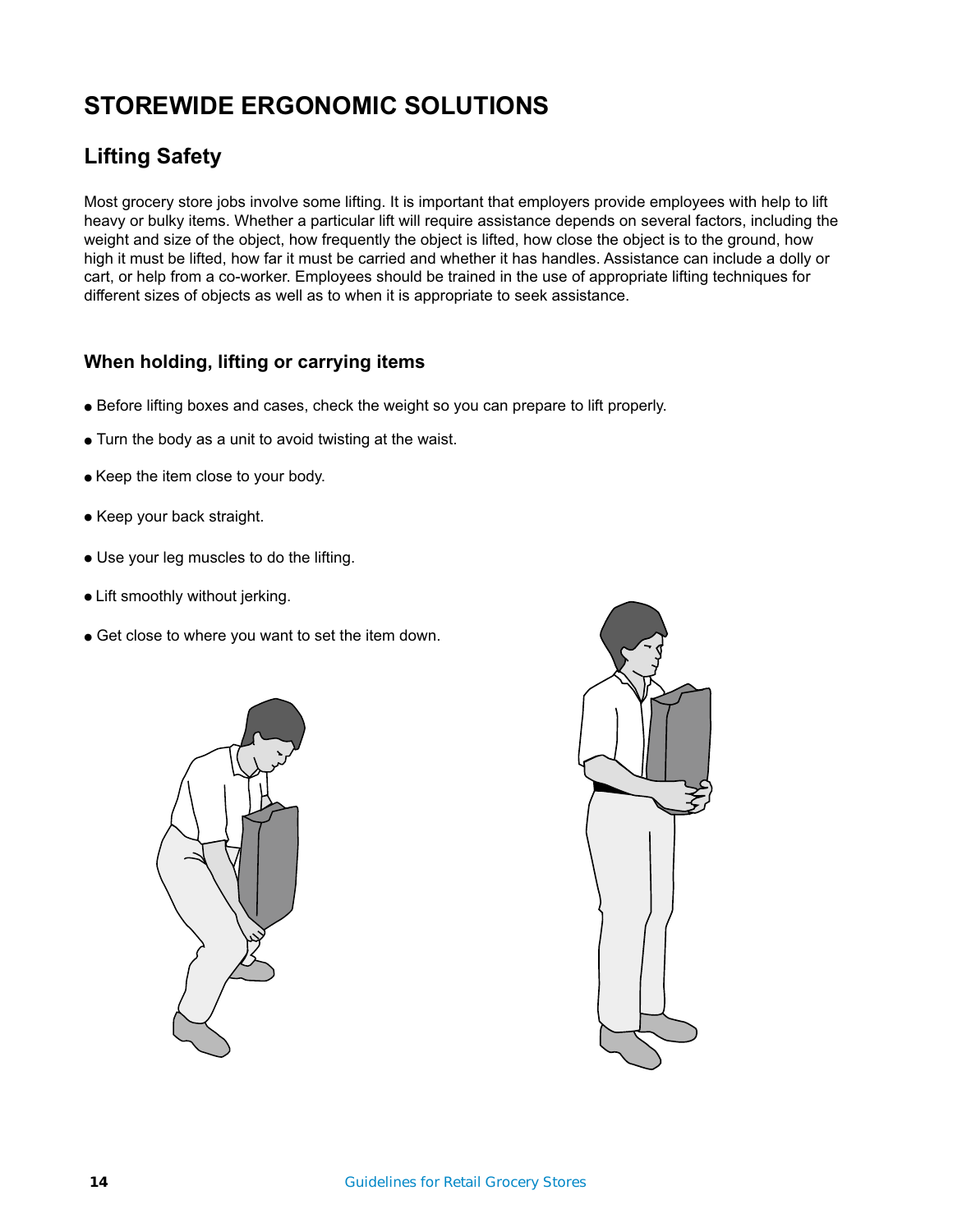### **STOREWIDE ERGONOMIC SOLUTIONS**

#### **Recommended Working Postures**

Recommended Working Postures describe body positions that are neutral and comfortable to use. Using postures other than those recommended will generally waste energy and motion as well as potentially raise the risk of injury. It's also important to change position frequently and stretch between tasks. This improves circulation and lessens fatigue.



*The Basics of Neutral Working Postures*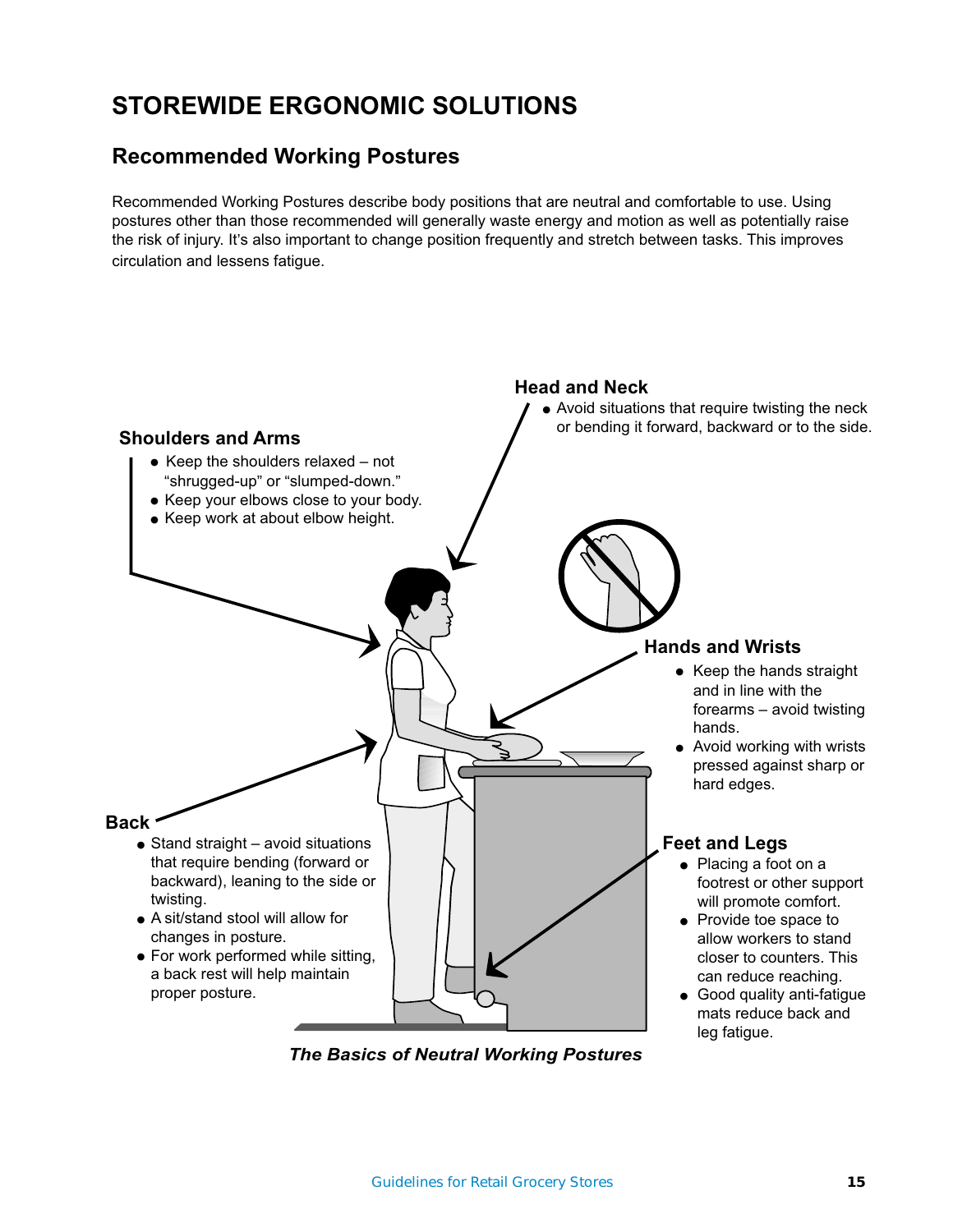### **STOREWIDE ERGONOMIC SOLUTIONS**

#### **Best and Preferred Work Zones**

Performing work within the best and preferred work zones shown below facilitates productivity and comfort. Work is safest when lifting and reaching is performed in these zones. Working outside these work zones results in non-neutral postures that may increase the risk of injury. It is particularly important to perform heavy lifting tasks within the best work zone.

#### **Best Work Zone**

- As far forward as your wrist when you hold your arm slightly bent.
- As wide as the shoulders.
- Upper level at about heart height.
- Lower level at about waist height.

#### **Preferred Work Zone**

- As far forward as your hand when you hold your arm out straight.
- A foot on either side of the shoulders.
- Upper level at shoulder height.
- Lower level at tip of fingers with hands held at the side.

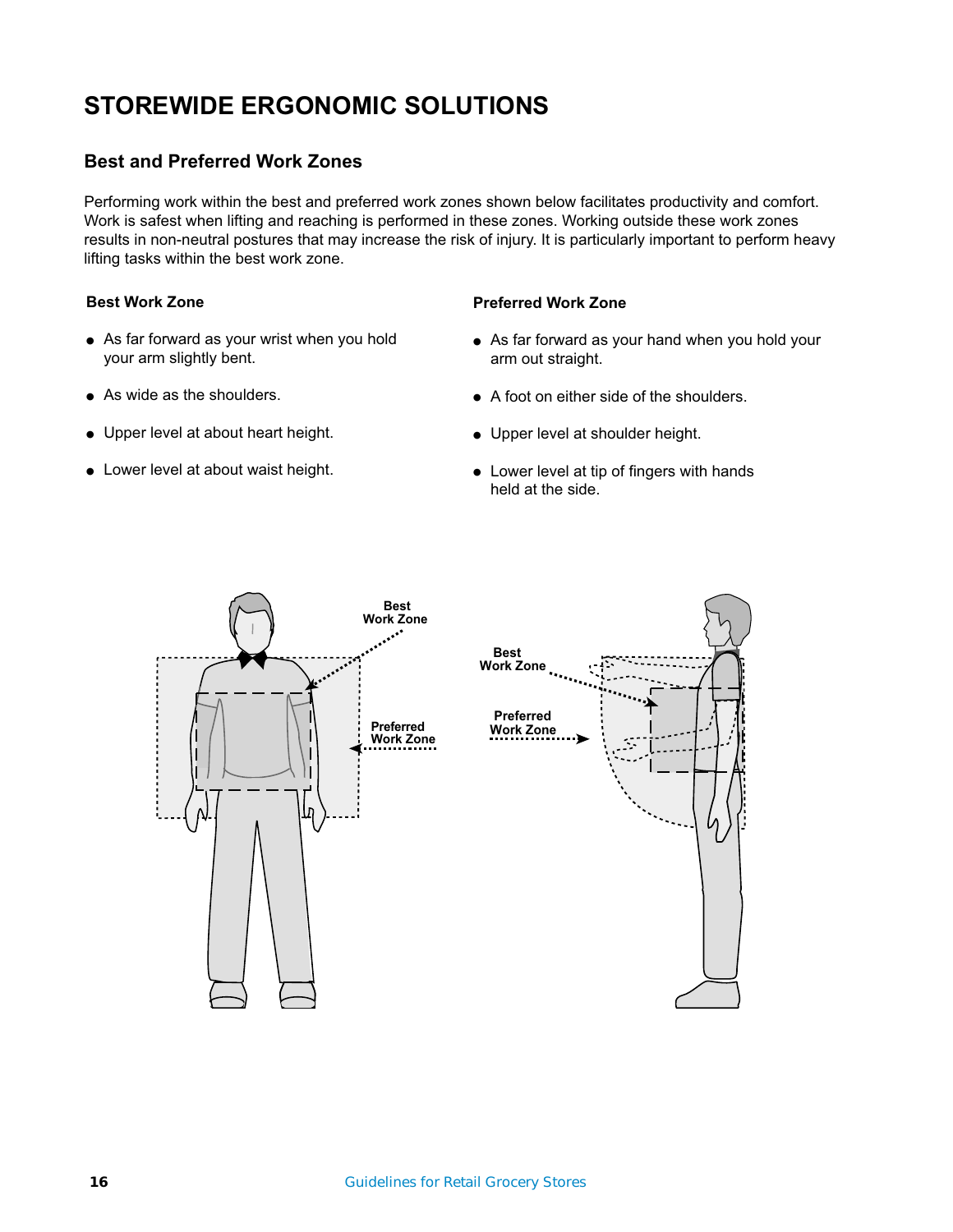

- Use a powered in-feed conveyor to help cashiers bring the items to their best work zone, rather than leaning and reaching to get items further up the conveyor.
- Provide footrests for cashiers. Alternately resting the feet helps to reduce fatigue.
- Use a "sweeper" to move items on the conveyor within the checker's reach.





- Locate commonly used items such as the cash drawer and printer within easy horizontal reach.
- Place in-feed and take-away conveyor belts as close as possible to the cashier to minimize reaching.
- Consider using checkstands designed with an adjustable sit/stand or lumbar support against which cashiers can lean.
- Remove, round-off, or pad sharp or hard edges with which the cashier may come into contact.
- Provide adequate toe space (at least 4 inches) at the bottom of the workstation. Toe space allows cashiers to move closer to the checkstand, decreasing reaching requirements.
- Use footrests and anti-fatigue mats in areas where workers stand for prolonged periods. Standing on anti-fatigue mats, as compared to bare floors, provides a noticeable improvement in comfort.
- Place the conveyor belt electronic eye close to the scanner, but allow sufficient area between the eye and the scanner to orient items and to ensure the belt does not push items into the scanning field.
- Perform work within the preferred work zone.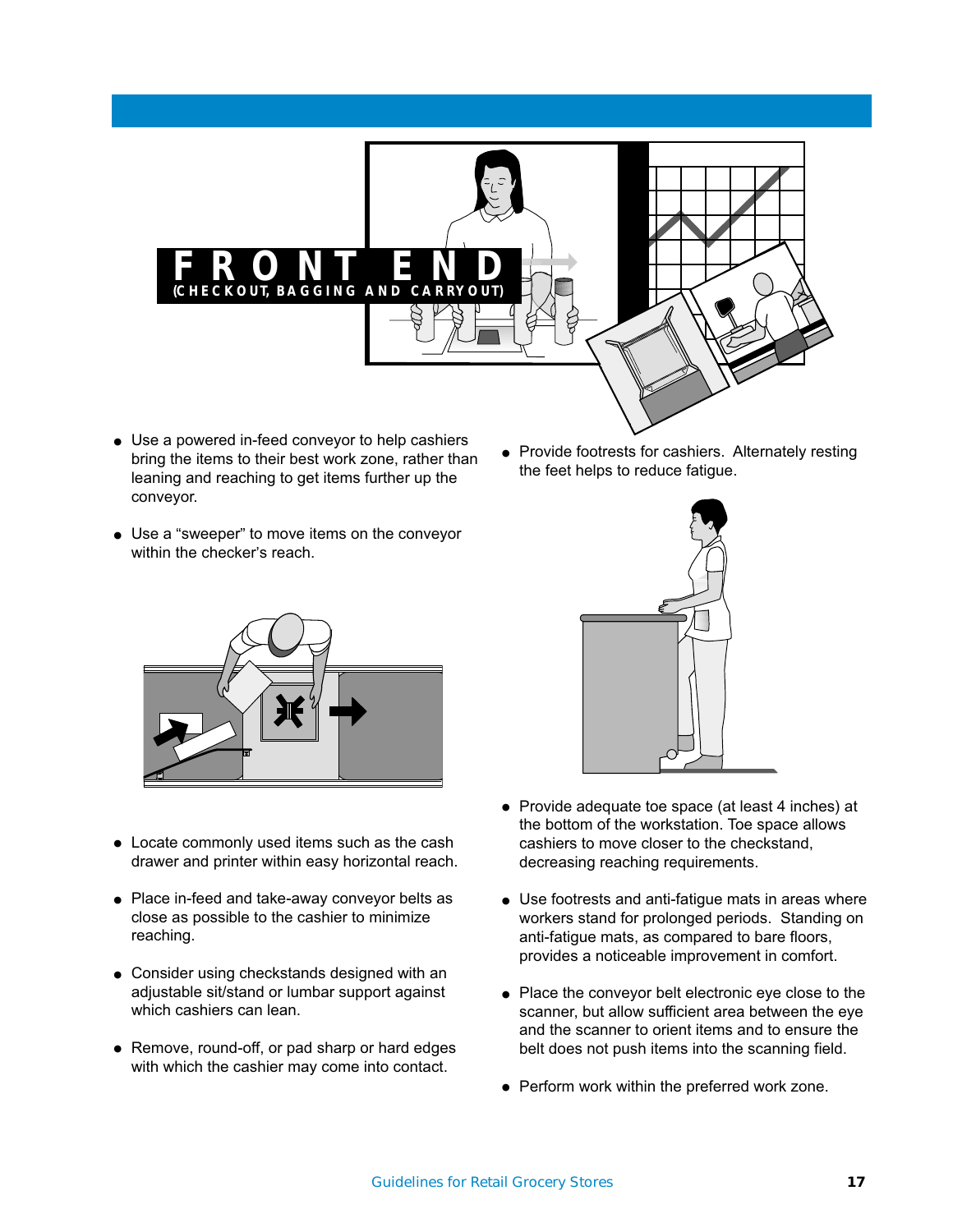- Consider using keyboards to enter the quantity of identical products rather than scanning each individual item.
- Use keyboard to enter code if item fails to scan after second attempt.



- Place keyboards on supports that adjust in height, horizontal distance and tilt to keep work within the preferred work zone.
- Use front facing checkstands to reduce twisting motions and extended reaches to the side.



- Adjust the checkstand height to match the cashier's waist height, or use a platform.
- Place cash register displays at or slightly below eye level.
- Use scan cards or scan guns for large or bulky items to eliminate the need to handle them.



- Set scanners and conveyors at the same height so that cashiers can slide items across rather than lift them.
- Establish a regular maintenance schedule for scanners; clean dirty plates and replace scratched ones.
- Use combined scales/scanners.



- Provide an adjustable-height bag stand. In bagging areas, the tops of plastic bags should be just below conveyor height.
- To avoid extended reaches when loading bags into carts, move carts closer to the employee.
- Use bags with handles. Handles make the bags easier and less stressful to carry.
- Use carts to carry bags and groceries outside the store.
- Consider using powered-tugs when retrieving carts from the parking area. Powered tugs facilitate moving more carts with more efficiency and less effort.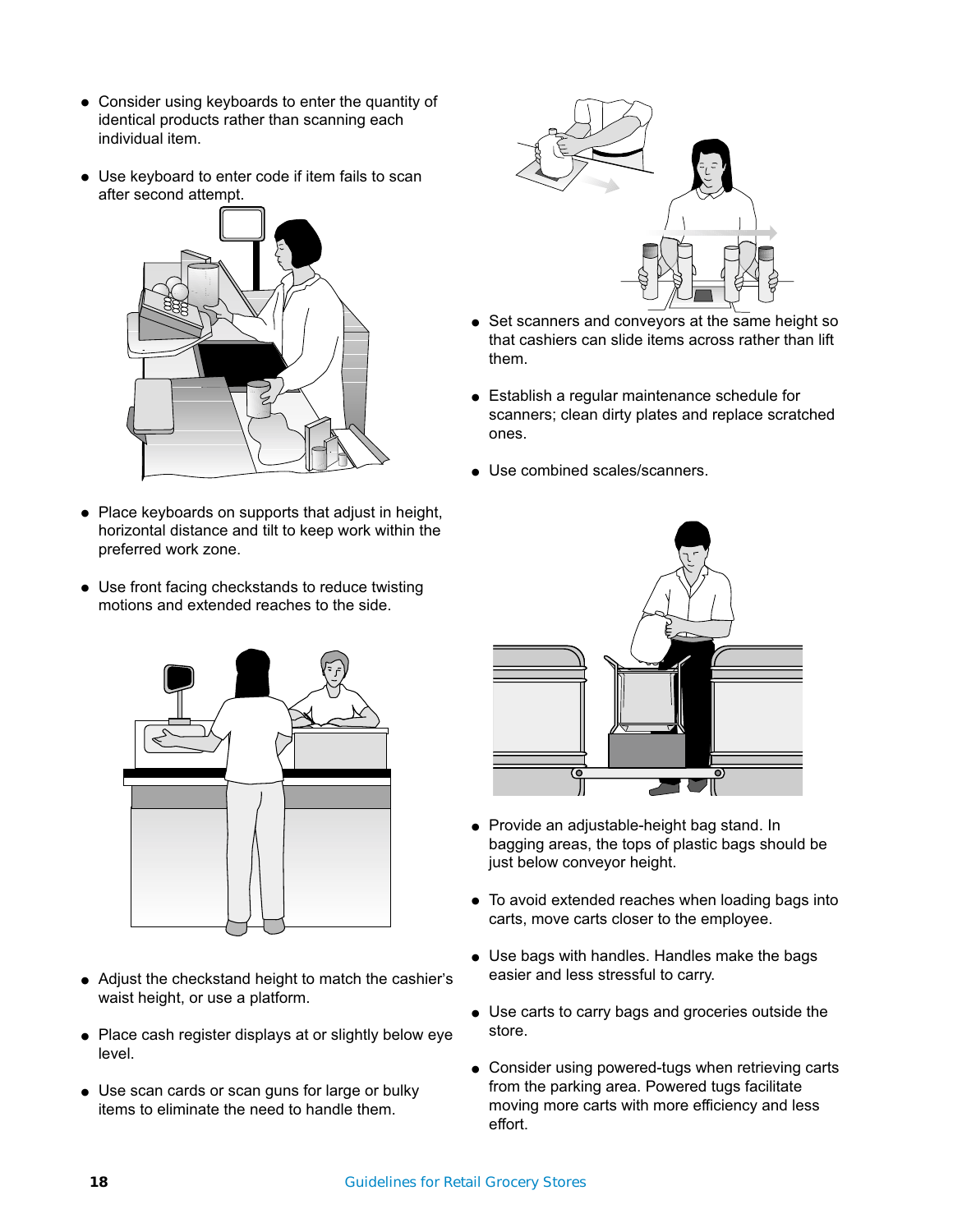

- Keep cases close to the body when lifting and carrying in order to reduce stress to the back.
- Use thermal gloves when stocking frozen foods. Cold temperatures can reduce circulation, causing stress on the hands. If pricing, use a glove with textured fingertips to wipe frost from frozen foods.
- Use a step stool to reach items on the top of pallets or on high shelves.



• Use knee pads when stocking low shelves for long periods of time. This reduces the stress on the knees and legs when kneeling.



- Use a kneeler or stool when working at low shelves for long periods of time. This reduces stress on the knees and legs when squatting and kneeling.
- Rotate stocking tasks to avoid prolonged kneeling, squatting, and overhead reaching.
- Use a cart to move items from the pallet to the shelving or case where they are stocked.
- Keep cart wheels well maintained. Wheels that are in poor repair can be difficult to push. Racks or carts with bad wheels should be removed from service until they can be repaired.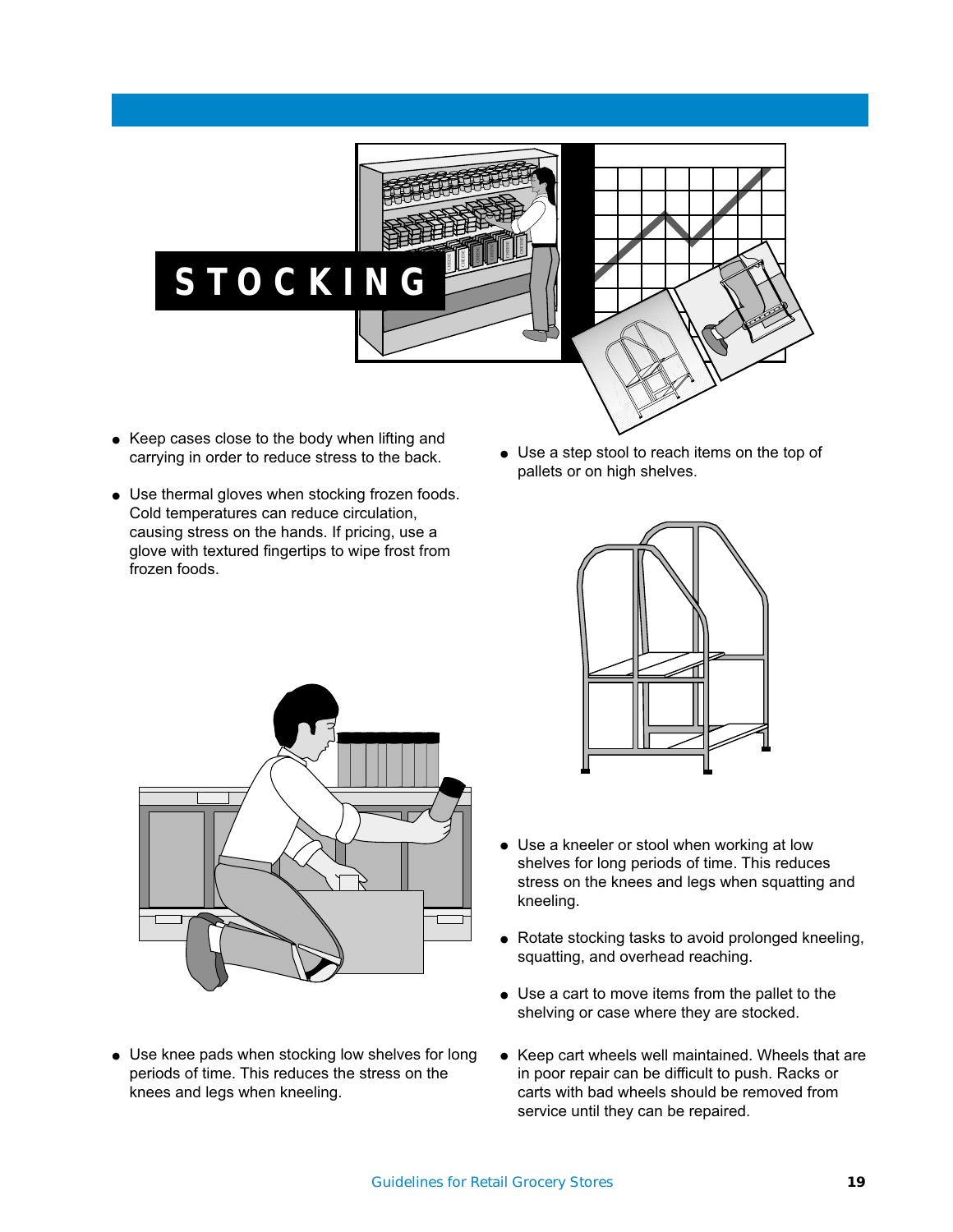- Arrange shelves so that heavy items and fastmoving items are stored within easy reach. This reduces the stress on the body caused by bending or reaching overhead.
- Use the correct safety cutter for the job. Be sure to supply a left-handed cutter if the employee is left-handed.
- Keep safety cutters sharp. Using dull tools requires more force. Replace cutter blades often.
- Report improperly stacked pallets to the supplier to reduce future problems.
- Ensure that the floor areas are level and free of debris and spills. Report any floor problems that need repair immediately.
- Use boxes or totes with hand holds, where suitable.
- Work with suppliers to get lower weight boxes to reduce the weight manually lifted. Industry groups such as the Grocery Manufacturers of America and Food Marketing Institute encourage all companies to use containers and packages that weigh 40 pounds or less (14).
- Use carts with larger wheels so they are easier to push. Use carts with raised bottom shelves so the employee can maintain more neutral body position when lifting or placing cases.
- Ensure that there is adequate room around carts and pallets for lifting tasks. Workers should be able to walk around the pallet or cart, rather than reaching or bending.
- Avoid congestion in grocery store aisles so employees have adequate room to sort cases, open cases, mark merchandise, and stock shelves.
- Equip stockrooms and central processing areas with roller bed conveyors and turntables to reduce lifting and carrying. Maintain turntables so they move easily and with little force required by the worker. Maintain rollers to reduce the pushing and pulling forces needed to handle cases.

● If a turntable is not used, place a flat piece of stainless steel over the end section of the roller bed preferably with a non-stick coating to allow cases to be turned easily. The metal surface should allow the cases to be pushed onto the roller bed easily.



- Use a powered hand jack or scissors-lift to raise the pallet to waist height. This prevents picking up cases with a bent back.
- Work with suppliers to obtain freight with pallet load heights that are within the reach of workers.

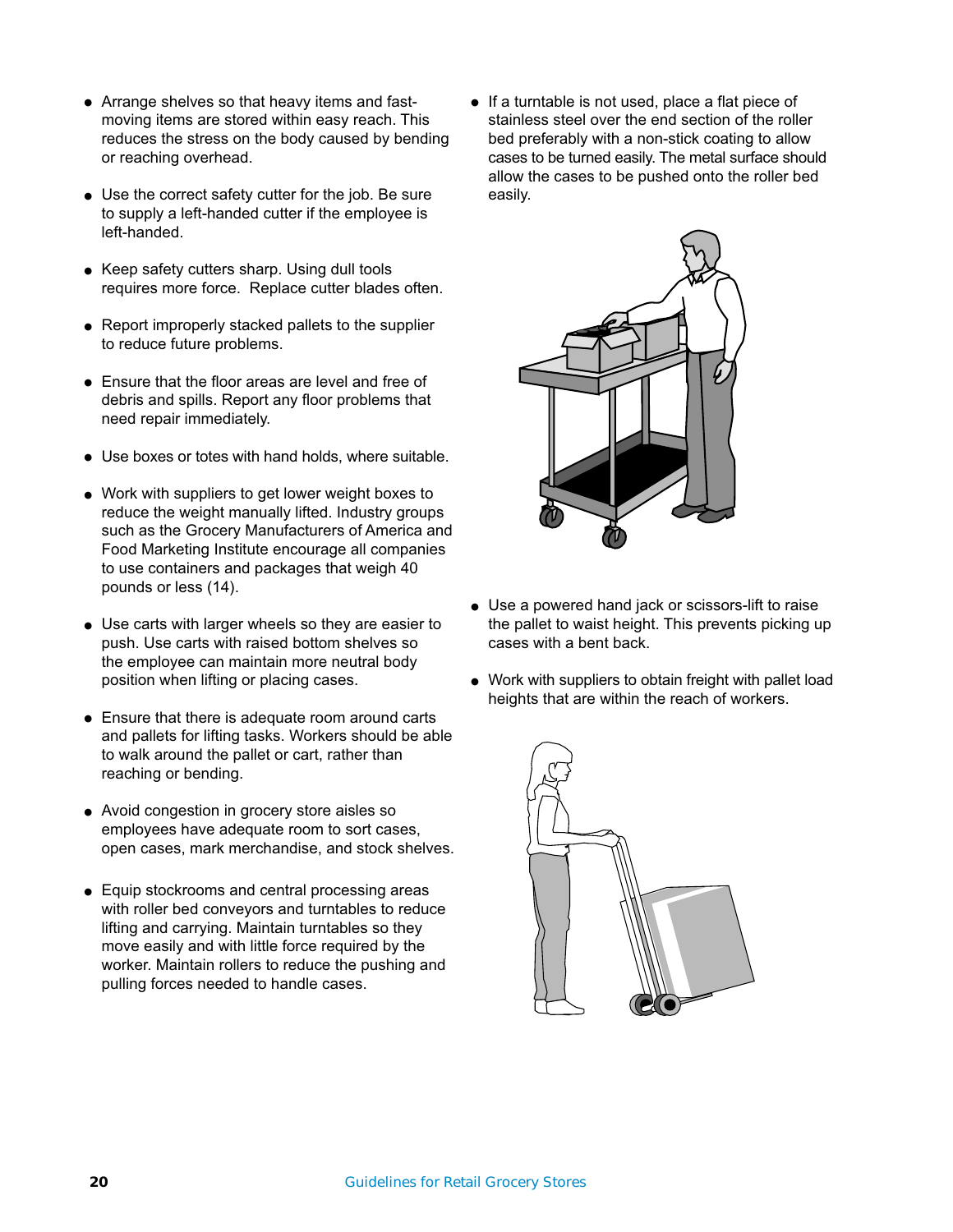**BAKERY**



● Position cake-decorating turntables so that the cake is at about elbow height for a more comfortable working position. Adjustable height tables are one solution, but you can also put a riser under the turntable, use turntables with different heights, or put in platforms for shorter people to stand on.



- Use small decorating bags whenever possible to reduce the stress on the worker's hands. The larger the bag, the more force required to squeeze it.
- Have an adequate number of mixing bowls available to reduce the need to transfer icing or batters that are mixed in the store to other containers.
- Use footrests and anti-fatigue mats in areas where workers stand for prolonged periods.

● Make sure that there is toe-clearance under counters and other work surfaces.



- Put buckets of icing and batter on risers (e.g., small stands or empty buckets) to raise them to the best work zone.
- Use smaller containers of flour, sugar, salt and other supplies to reduce the weights that must be handled.
- When lifting keep large bags and containers of ingredients close to the body to reduce stress on the back.



- Use carts or rolling stands to move heavy items like tubs of dough or bags of flour.
- Keep wheels on bakery carts well maintained. Wheels that are in poor repair can be difficult to push and should be removed from service until they can be repaired.

*These recommendations are based on information from grocery stores. OSHA recognizes that other bakery operations may be different and that other solutions may be more appropriate for those operations.*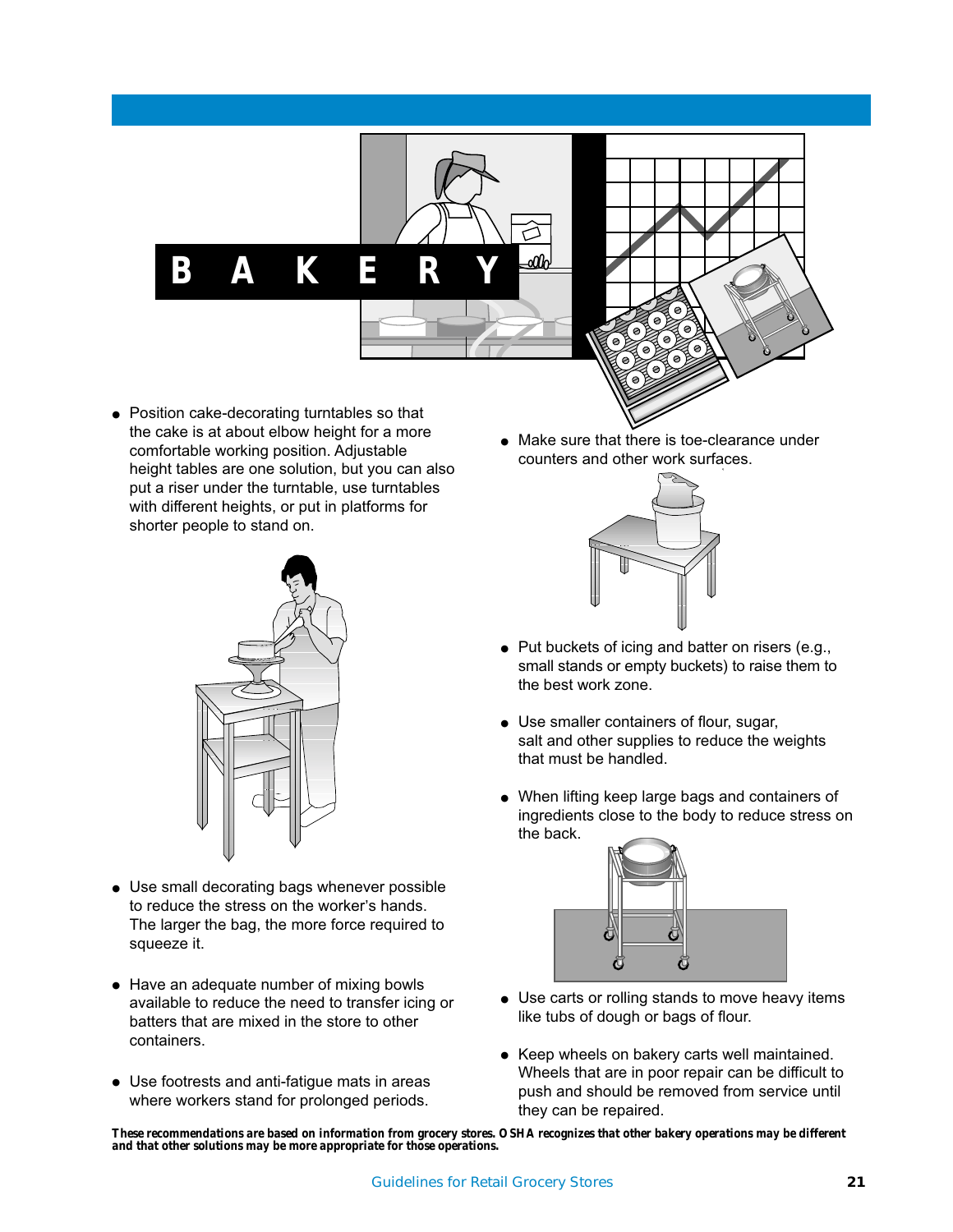- less strenuous tasks during the shift. ● Whenever possible, break up continuous activities such as cake decorating and dough handling with
- Whenever possible work from the long side of the donut glazing area to reduce reaches and forces on the back. Some glazing stations can be pulled out so that workers can work from the side.



- Use a short-handled scoop to put icing into decorating bags. Shorter handles reduce the stress to the wrist.
- Use spatulas, spoons, and other utensils that fit the worker's hand (not too wide or too narrow) and are not slippery.
- Work from the long side of baking pans to reduce reaches when handling dough.



- Use ambidextrous scoops which allow workers to use either hand to dispense dough or batter.
- Use powered mixers whenever possible to mix coloring into icing or purchase colored icing. This reduces the stress to workers' hands and arms from manually mixing colors into icing.
- Ensure that the icing is of correct consistency. Icing that is too thick will be difficult to squeeze through decorating bags. If icing is mixed in the bakery, add liquid to the recipe or warm the icing to obtain the correct consistency. If icing is purchased in buckets, store the buckets at room temperature or warm them before use – cold icing is thicker and hard to squeeze through decorating bags.
- Consider using cake decorating methods that require less use of manual frosting bags. Using an air brush or mechanical dispurser whenever possible can reduce the stress on workers' hands.



• Use a step stool to reach items on high shelves.



● Look for cases and counter designs that allow the employee to hand customers their selections without high or long reaches.

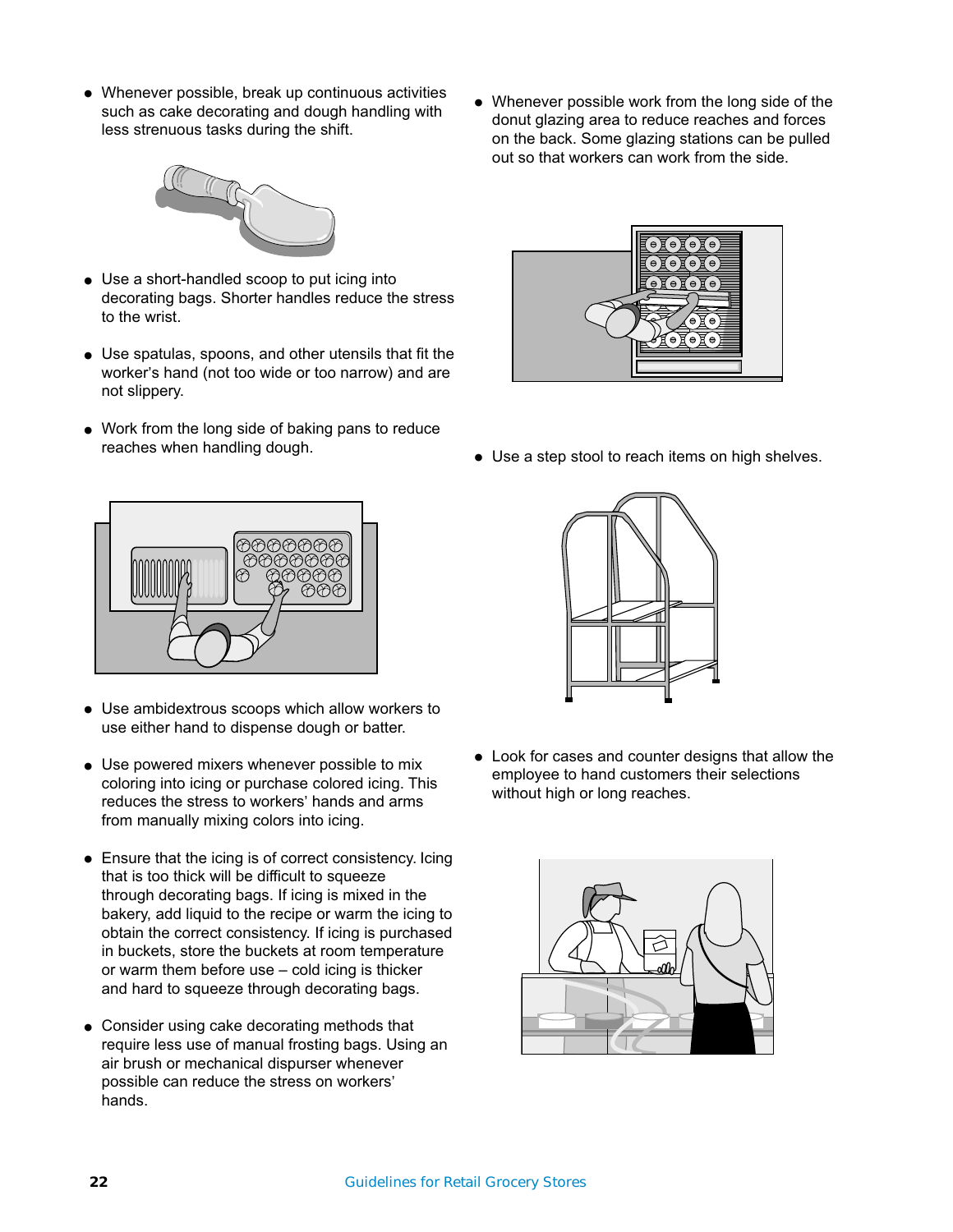# **MEAT & D**

*Many of these solutions may also be useful for the seafood and cheese departments.*

- Keep wheels on racks well maintained. Wheels that are in poor repair can be difficult to push. Racks with bad wheels should be removed from service until they can be repaired.
- Keep all grinders, cutters and other equipment sharp and in good repair. Dull or improperly working equipment requires more force to operate.
- Provide thermal gloves for use when handling frozen items.
- Avoid continuous cutting or grinding. Whenever possible, break up these tasks with other, less strenuous tasks throughout the shift.
- Work with suppliers to get meat and other supplies in lower weight boxes to reduce the weight manually handled.
- Keep large boxes and heavy items close to the body. This helps to reduce stress on the back.
- Use a food processor to prepare ingredients for stuffing and other items.
- Arrange the wrapping station so that labels are within easy reach and workers do not have to twist or walk to get to them.
- Remove, round-off, or pad sharp or hard edges with which the worker may come into contact.
- Mount controls of the roller bed close to the wrap station so that workers can reach it easily. If there are two wrap stations, there should be two sets of controls so that neither worker must pull or lug trays down the conveyor.
- Align the roller bed and the wrap station so that employees can slide the trays rather than lift them to the station.
- If overhead storage is necessary, use it for light items such as foam trays.
- Use a step stool to reach items on high shelves.



Position scales so that they can be used in the best work zone. Scales that are too high or too low for a worker can cause employees to work in awkward positions. If possible, make the scale table adjustable so that all workers can work in comfortable postures. Also, position the scale near the lowest part of the counter so that neither the worker nor the customer has to reach over tall deli cases for meat packages.



- Provide a small stool for employees to sit on when catching and traying meat from the grinder. Squatting and bending at the waist can lead to back and leg discomfort, especially when grinding for long periods of time.
- Grind meat into a small lug and move it to a comfortable work surface for traying. This prevents the awkward back posture that results from catching and traying the meat immediately as it leaves the grinder.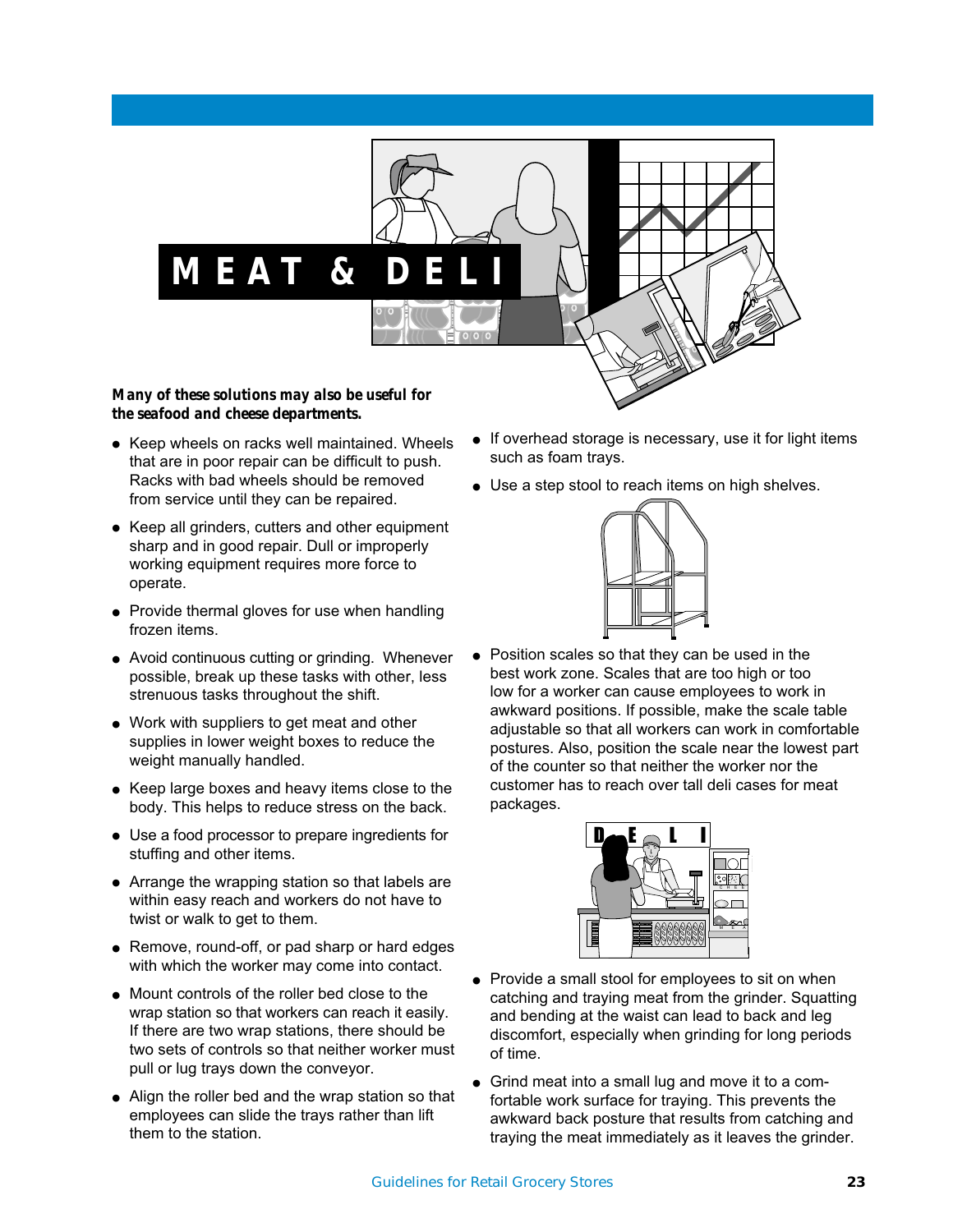● When using tongs select tongs with long handles to reach items in the front of the case.



- Whenever possible, work from the long side of trays to reduce reaches and the resultant high stresses on the back.
- Avoid working with the hands/wrists held in a bent or twisted position. twisted position.



● Keep knives sharp. Workers should be trained in the best knife sharpening methods. Knife sharpening systems should be used regularly, and steels and mousetrap sharpeners should be used to keep knives sharp throughout the shift.

● Whenever possible, incorporate adjustable work surfaces into the department. Examples include cutting tables, scales and deli slicers.



- Look for cases and counters that allow workers to serve customers without excessive reaches.
- Use anti-fatigue mats, footrests, and sit/stand stools where workers are required to stand for long periods of time.



● Look for grinders that do not force the worker to bend over to catch meat or to reach too high to dump meat into the grinder.



● Try different knives to see if they are more comfortable to use. Some designs work well for specific cutting, trimming, or portioning tasks and should be considered "special purpose" tools.

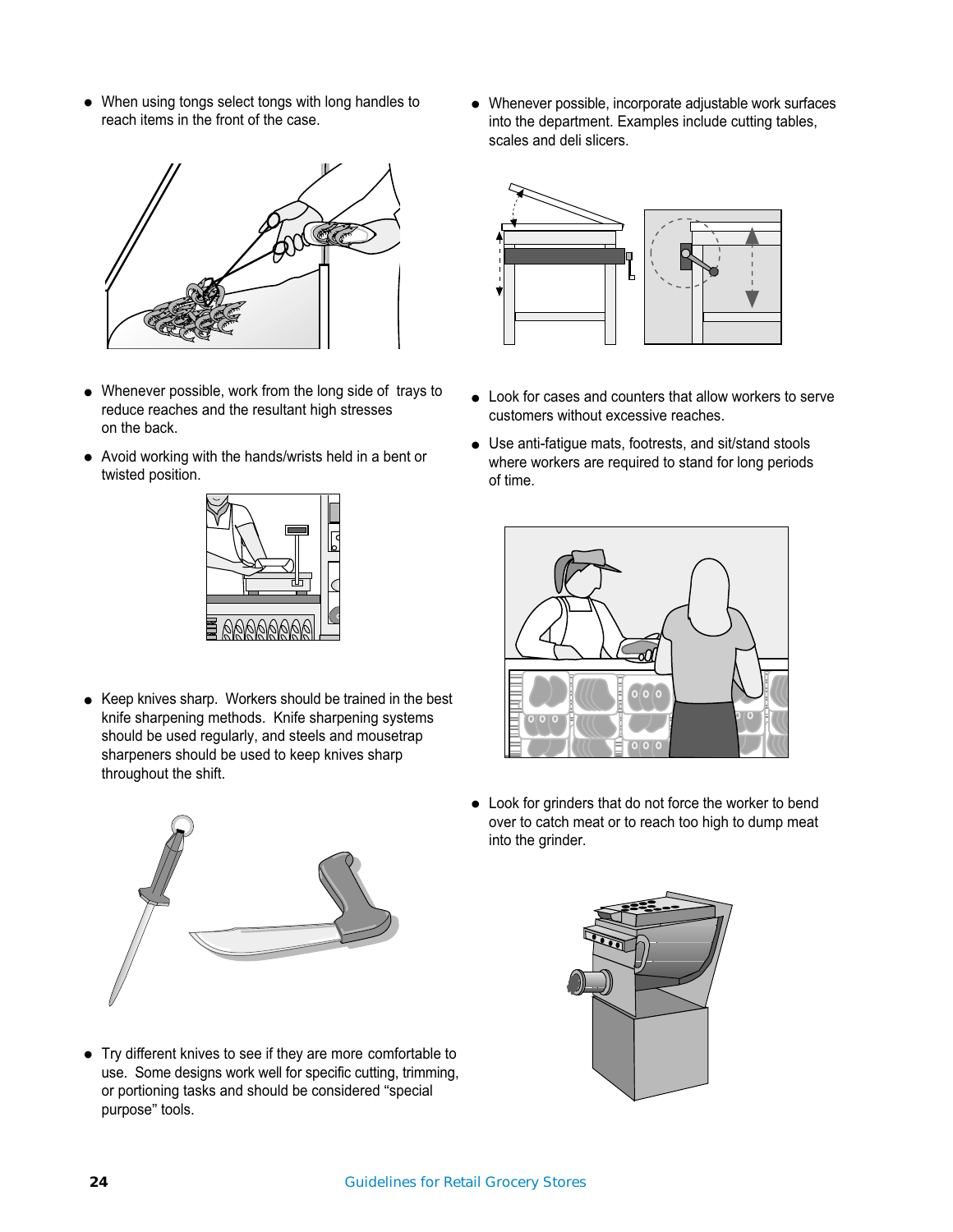

• Keep manual food processing equipment (knives, slicers, etc.) sharp and in good repair. Equipment that is dull or is not working properly may require excess force to operate.



● Use a lightweight shorthandled plastic shovel for ice. This tool is less stressful to the body than heavy shovels. A small shovel allows the worker to move more ice in less time than a hand scoop.



● Use a portable ice case to transfer ice from the ice machine to the produce displays.

- Position scales and wrap stations so that they can be used in the best work zone. Scales that are too high or too low for a worker can cause employees to work in awkward positions. If possible, make the scale and wrap station tables adjustable so that all workers can work in comfortable postures.
- Keep boxes, melons, bags of potatoes, or other heavy items close to the body when lifting and carrying. This helps to reduce stress on the back.
- Keep heavy items, such as watermelons, in shipping containers and use pallet jacks to move them.
- Consider using refrigeration rather than ice to cool produce in order to eliminate the need to shovel ice.
- Place heavier or fast-moving items on shelves that are in the best work zone.



● Use carts to move heavy items; position carts alongside displays to minimize reaching and carrying.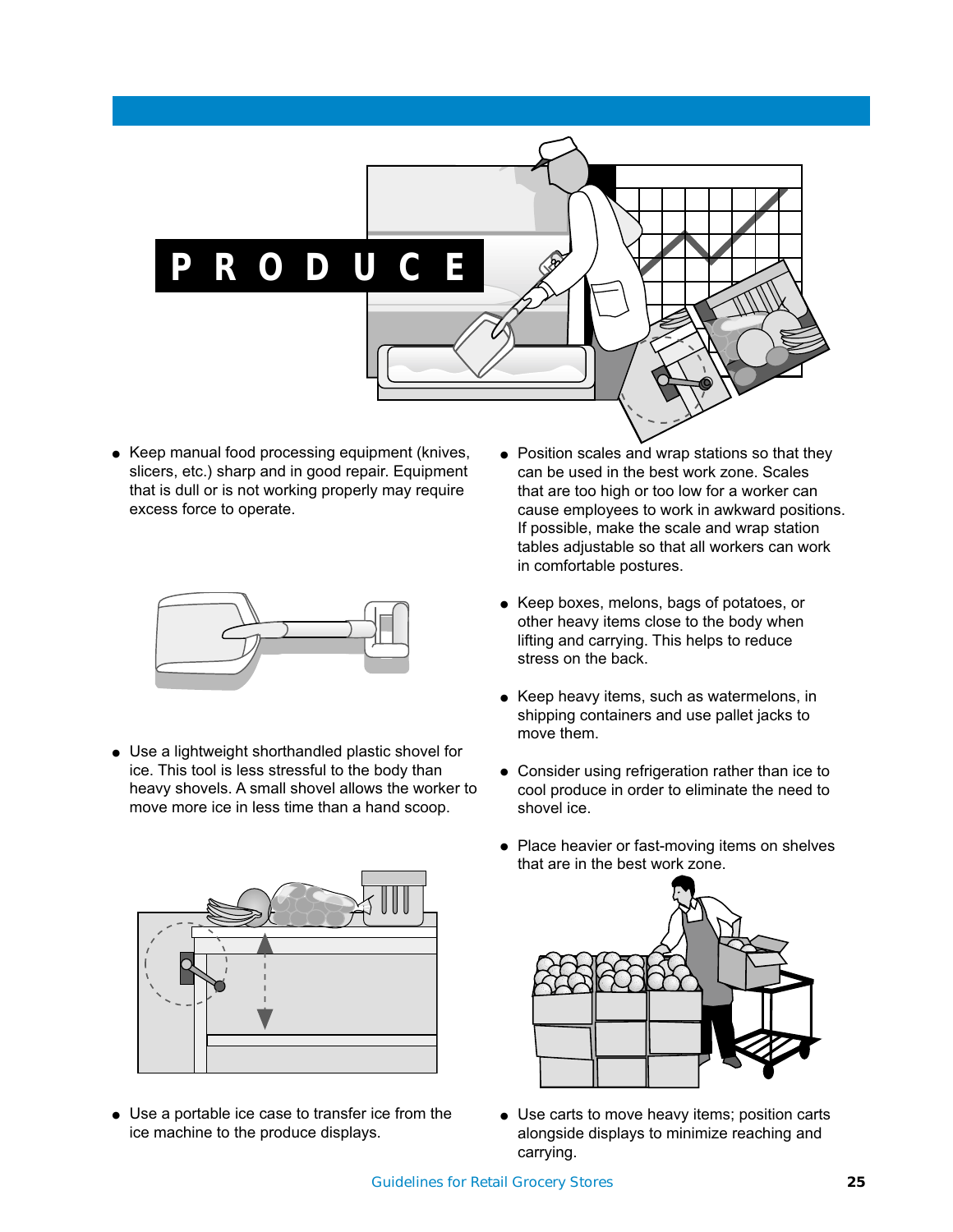The following sources may be useful to those seeking further information about ergonomics and the prevention of work-related musculoskeletal disorders in grocery stores.

*Working Smart in the Retail Environment Ergonomics Guide*, Food Marketing Institute, (202) 452-8444. FMI offers (for a fee) several different guidelines and videos, including this document. This guide instructs cashiers and front line managers how to enhance safety, comfort and productivity. The guide also includes a Working Smart Quick Reference, which summarizes the general and specific techniques employees should use and avoid. (1996, 68 pages)

*In Search of Better Checkstands,* United Food and Commercial Workers International Union. This document provides detailed information on checkstand design, particularly the advantages of grocery scanners that reduce the need for cashiers to grip and lift grocery items across the scanner.

*Easy Ergonomics, A Practical Approach for Improving the Workplace*; California Department of Industrial Relations. This document is designed to provide general ergonomics advice and is not industry specific. The document provides a simple, hands-on approach to ergonomics to help employers, supervisors and workers as they work toward improving ergonomic conditions in their workplace. (1999, 90 pages)

*Elements of Ergonomics Programs*, U.S. Department of Health and Human Services – National Institute for Occupational Safety and Health, (800) 356-4674. The basic elements of a workplace program aimed at preventing work-related musculoskeletal disorders are described in this document. It includes a "toolbox," which is a collection of techniques, methods, reference materials and sources for other information that can help in program development.

*Ergonomics for Very Small Business—Retail/ Wholesale (Poster)*; California Department of Industrial Relations. A poster with examples of safe ergonomic work practices for the very small retail and wholesale employer.

In addition, OSHA's Training Institute in Arlington Heights, Illinois, offers courses on various safety and health topics, including ergonomics. Courses are also offered through Training Institute Education Centers located throughout the country. For a schedule of courses, contact the OSHA Training Institute, 2020 South Arlington Heights Road, Arlington Heights, Illinois, 60005, (847) 297-4810, or visit OSHA's training resources webpage.

There are many states and territories that operate their own occupational safety and health programs under a plan approved by OSHA. Information is available on OSHA's website on how to contact a state plan directly for information about specific state grocery store initiatives and compliance assistance, or different state standards that may apply to grocery stores.

A free consultation service is available to provide occupational safety and health assistance to businesses. OSHA Consultation is funded primarily by federal OSHA but delivered by the 50 state governments, the District of Columbia, Guam, Puerto Rico, and the Virgin Islands. The states offer the expertise of highly qualified occupational safety and health professionals to employers who request help to establish and maintain a safe and healthful workplace. Developed for small and medium-sized employers in hazardous industries or with hazardous operations, the service is provided at no cost to the employer and is confidential. Information on OSHA Consultation can be found at www.osha.gov or by requesting the booklet *Consultation Services for the Employer* (OSHA 3047) from OSHA's Publications Office at (202) 693-1888.